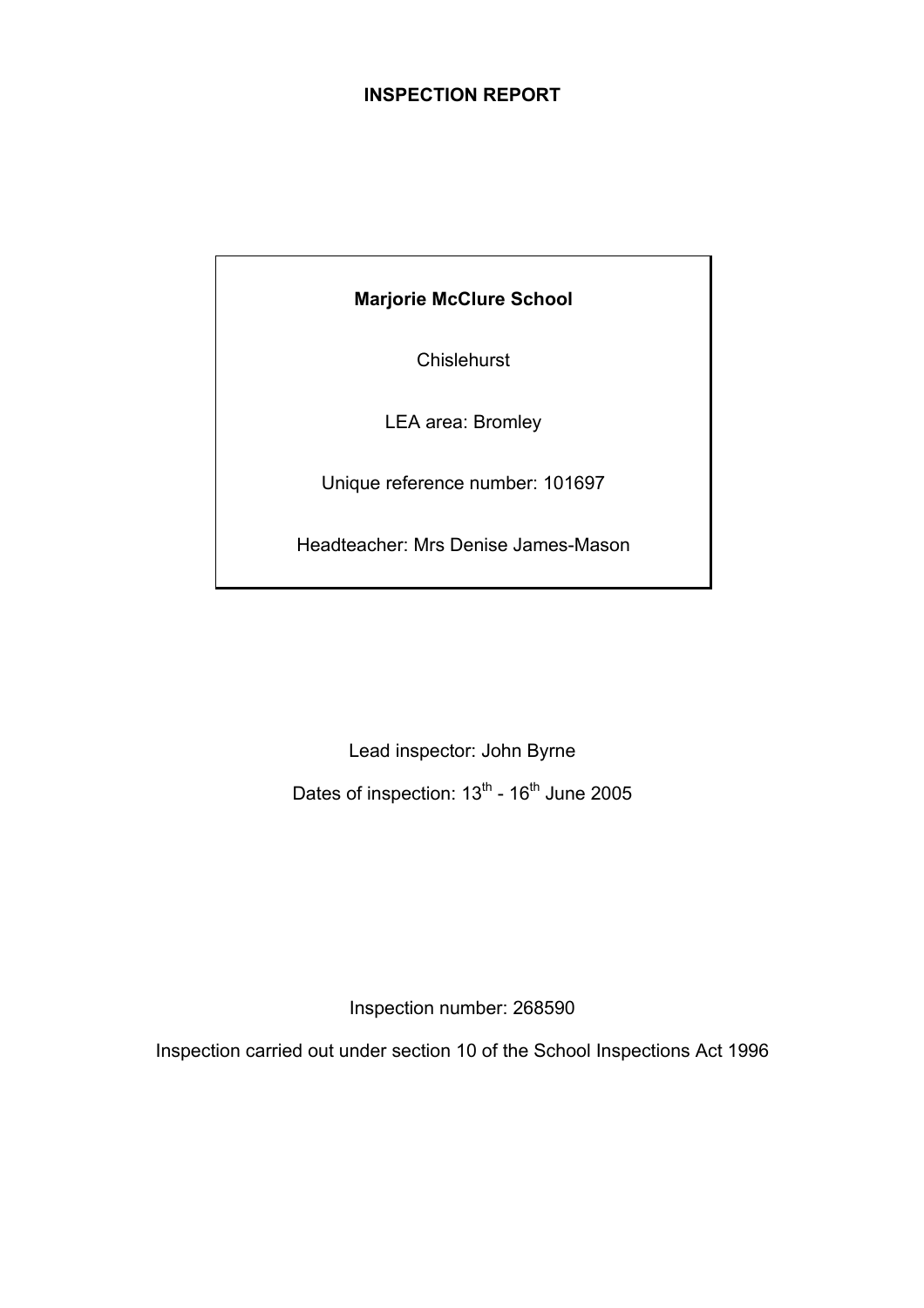### © Crown copyright 2005

This report may be reproduced in whole or in part for non-commercial educational purposes, provided that all extracts quoted are reproduced verbatim without adaptation and on condition that the source and date thereof are stated.

Further copies of this report are obtainable from the school. Under the School Inspections Act 1996, the school must provide a copy of this report and/or its summary free of charge to certain categories of people. A charge not exceeding the full cost of reproduction may be made for any other copies supplied.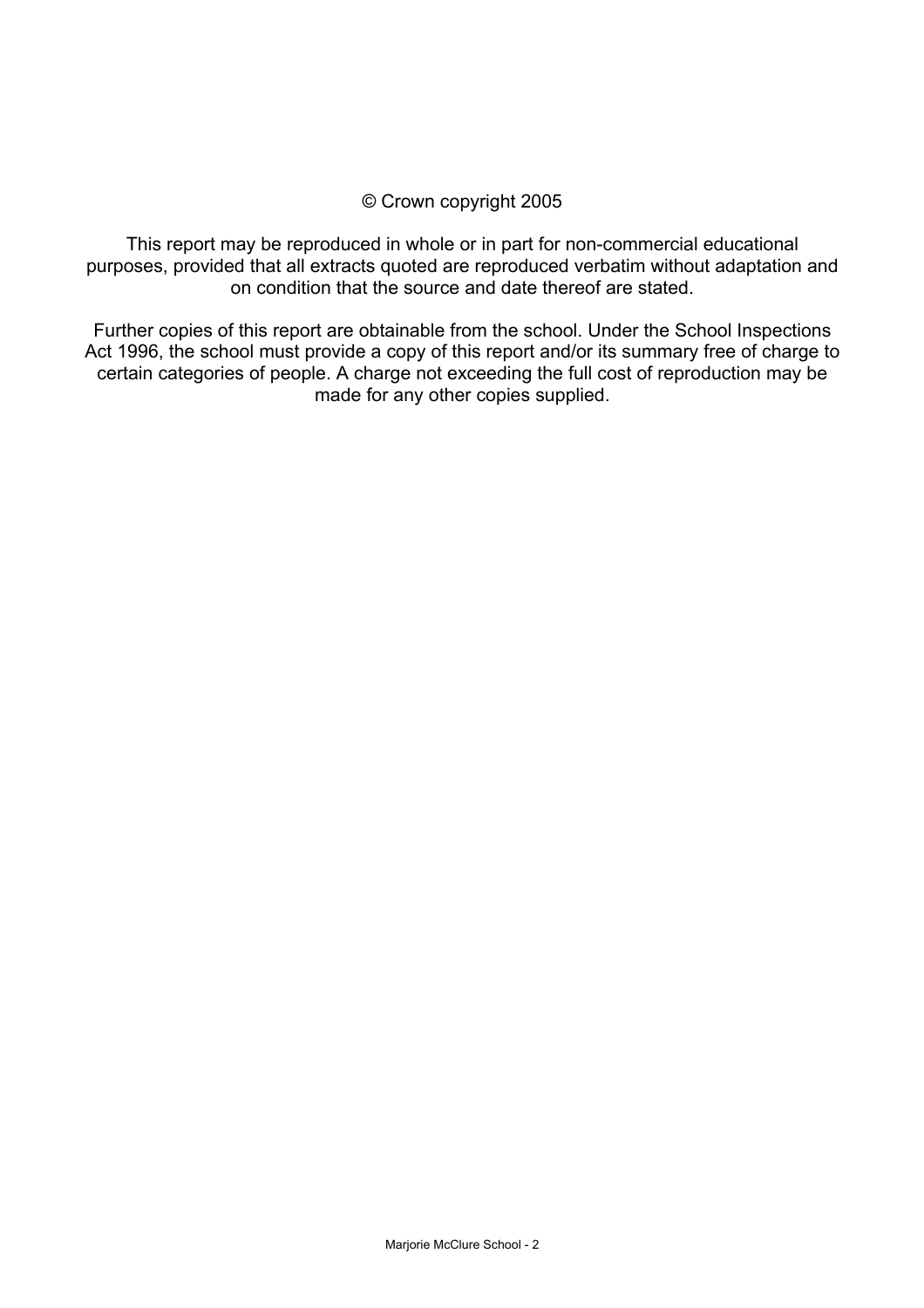## **INFORMATION ABOUT THE SCHOOL**

| Type of school:        |    |       |    | Special                  |  |
|------------------------|----|-------|----|--------------------------|--|
| School category:       |    |       |    | <b>Community Special</b> |  |
| Age range of pupils:   |    |       |    | 3 to 19                  |  |
| Gender of pupils:      |    |       |    | Mixed                    |  |
| Number on roll:        |    |       |    | 84                       |  |
| School address:        |    |       |    | Hawkwood Lane            |  |
|                        |    |       |    | Chislehurst              |  |
|                        |    |       |    | Kent                     |  |
| Postcode:              |    |       |    | BR7 5PS                  |  |
| Telephone number:      |    |       |    | 020 846 70174            |  |
| Fax number:            |    |       |    | 020 846 73275            |  |
| Appropriate authority: |    |       |    | Governing Body           |  |
| Name<br>governors:     | Ωf | chair | οf | Mr. Peter Knowles        |  |
| Date<br>inspection:    | οf |       |    | previous 07-Jun-1999     |  |

## **CHARACTERISTICS OF THE SCHOOL**

Marjorie McClure is a special school for boys and girls, between the ages of 3 and 19, who have physical disabilities or medical conditions. In addition to these needs many pupils have moderate or severe learning difficulties. All pupils attending the school have a statement of special educational need and their attainment on entry is mixed. Whilst a significant number of pupils are achieving at levels appropriate for their age others are well below average. Of the 84 pupils that currently attend the school only one five year old is of Foundation Stage age. Although the ethnic background of pupils is predominantly white British, there are four pupils who speak English as their second language. Just under one third of the school's pupils live outside the borough. The school is sited in the grounds of Coopers Technology College and many of its pupils are included in lessons at Coopers. In recent times the school has received a number of awards that include Activemark, Sportsmark, Artsmark (silver) Healthy Schools and Investors in People. Last year a teacher received the National Teaching Award for Special Educational Needs (SEN).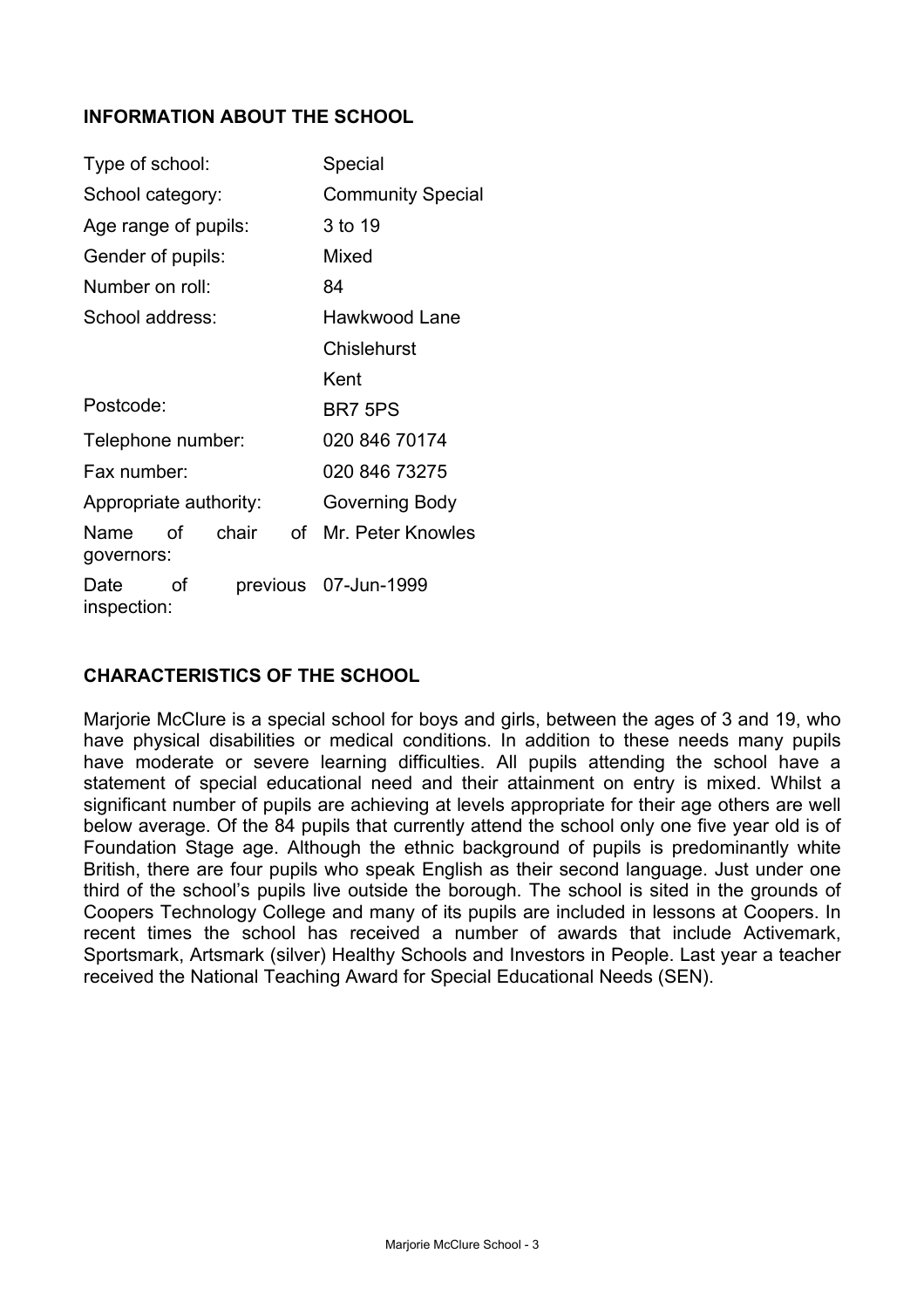## **INFORMATION ABOUT THE INSPECTION TEAM**

| Members of the inspection team |                           | <b>Subject responsibilities</b> |                                                                    |
|--------------------------------|---------------------------|---------------------------------|--------------------------------------------------------------------|
| 21137                          | John Byrne                | Lead inspector                  | Social,<br>Health<br>Personal,<br><b>Education and Citizenship</b> |
|                                |                           |                                 | <b>Religious Education</b>                                         |
|                                |                           |                                 | History                                                            |
|                                |                           |                                 | Geography                                                          |
| 26859<br>0                     | <b>Charlotte Roberson</b> | Lay inspector                   |                                                                    |
| 29452                          | <b>Christine Emerson</b>  | Team inspector                  | The Foundation Stage                                               |
|                                |                           |                                 | English                                                            |
|                                |                           |                                 | Art and Design                                                     |
|                                |                           |                                 | <b>Music</b>                                                       |
|                                |                           |                                 | <b>Special Educational Needs</b>                                   |
|                                |                           |                                 | English<br>Additional<br>as<br>an<br>Language                      |
| 21081                          | <b>Charles Hackett</b>    | Team inspector                  | Modern Foreign Language                                            |
|                                |                           |                                 | <b>Mathematics</b>                                                 |
|                                |                           |                                 | <b>Physical Education</b>                                          |
| 14691                          | Jenny Hall                | Team inspector                  | Post-16                                                            |
|                                |                           |                                 | Science                                                            |
|                                |                           |                                 | Information and Communication<br>Technology                        |
|                                |                           |                                 | Design and Technology                                              |

The inspection contractor was:

 Altecq Inspections Ltd 102 Bath Road Cheltenham GL53 7JX

Any concerns or complaints about the inspection or the report should be made initially to the inspection contractor. The procedures are set out in the leaflet *'Complaining about Ofsted Inspections'*, which is available from Ofsted Publications Centre (telephone 07002 637833) or Ofsted's website (www.ofsted.gov.uk).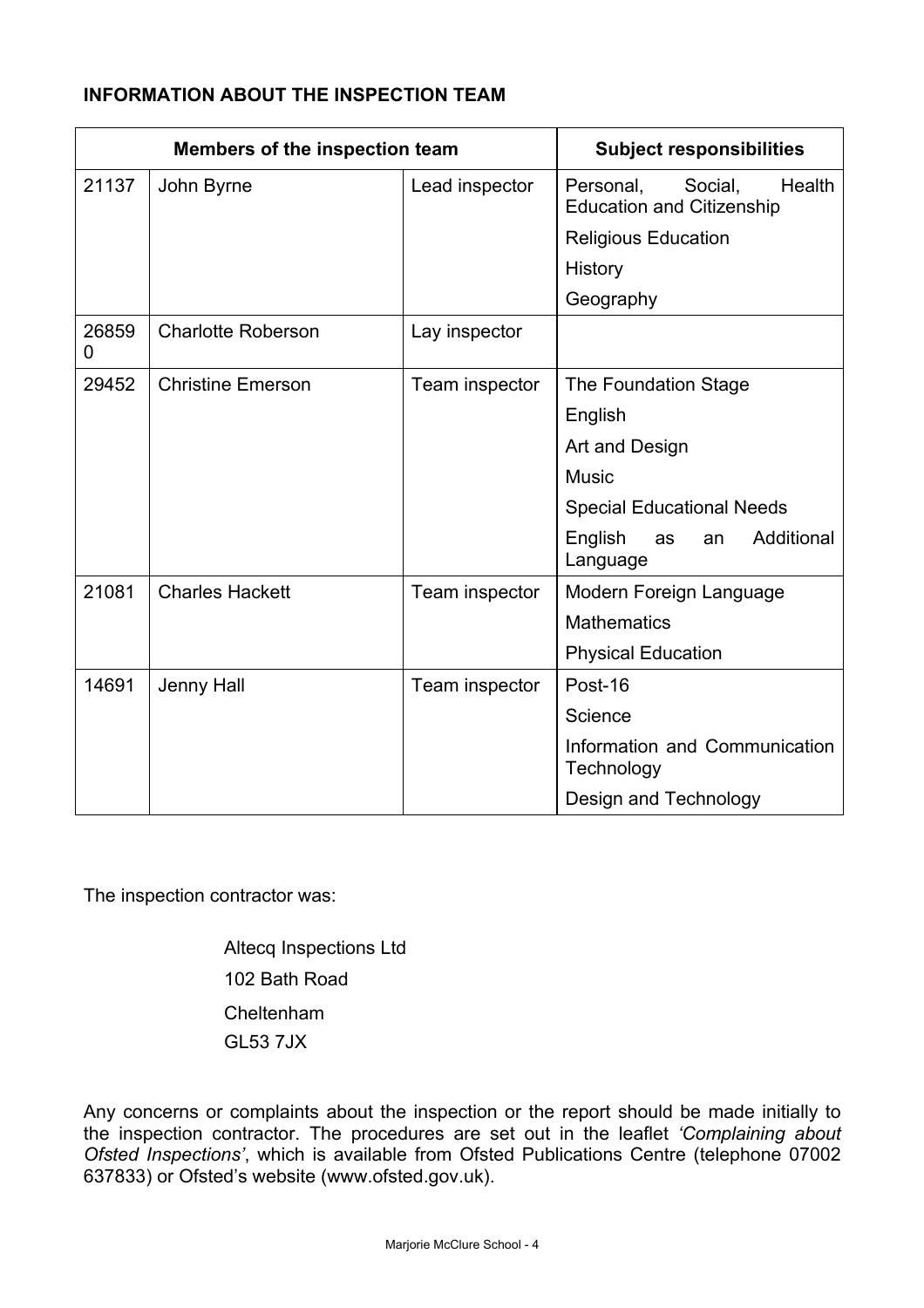## **REPORT CONTENTS**

|                                                                                                                                    | Page |
|------------------------------------------------------------------------------------------------------------------------------------|------|
| <b>PART A: SUMMARY OF THE REPORT</b>                                                                                               | 6    |
| <b>PART B: COMMENTARY ON THE MAIN INSPECTION FINDINGS</b>                                                                          |      |
| <b>STANDARDS ACHIEVED BY PUPILS</b>                                                                                                | 8    |
| Standards achieved in areas of learning, subjects and courses                                                                      |      |
| Pupils' attitudes, values and other personal qualities                                                                             |      |
| <b>QUALITY OF EDUCATION PROVIDED BY THE SCHOOL</b>                                                                                 | 10   |
| Teaching and learning<br>The curriculum<br>Care, guidance and support<br>Partnership with parents, other schools and the community |      |
| <b>LEADERSHIP AND MANAGEMENT</b>                                                                                                   | 15   |
| <b>OTHER SPECIFIED FEATURES</b>                                                                                                    | 16   |
| PART C: THE QUALITY OF EDUCATION IN SUBJECTS                                                                                       | 18   |
| <b>SUBJECTS IN KEY STAGES 1 to 4</b>                                                                                               |      |
| <b>POST-16</b>                                                                                                                     |      |
| <b>PART D: SUMMARY OF THE MAIN INSPECTION JUDGEMENTS</b>                                                                           | 30   |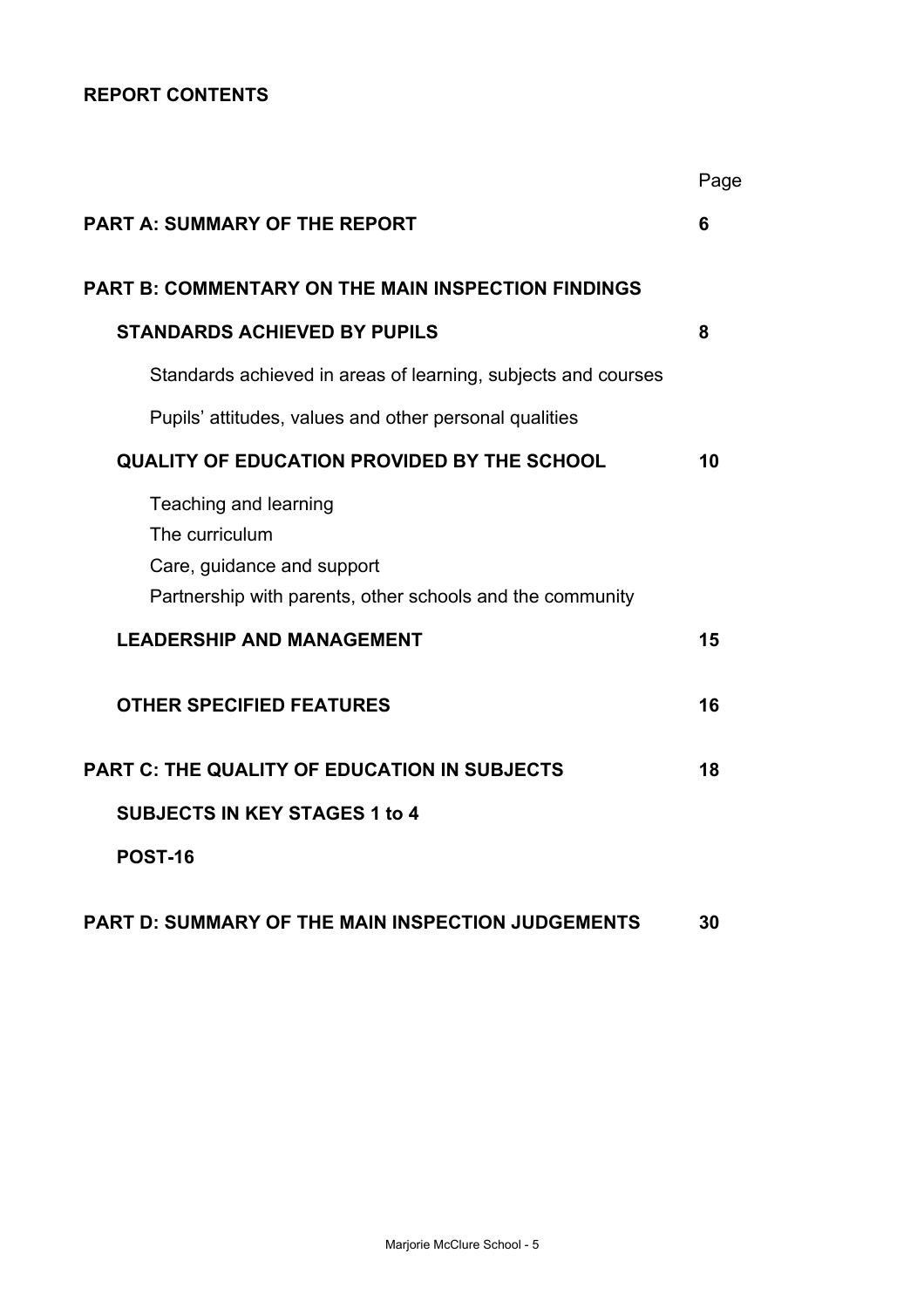# **PART A: SUMMARY OF THE REPORT**

## **Overall Evaluation**

Marjorie McClure is a **good** school; areas of its work are outstanding. Overall the quality of teaching and learning are **good** and this ensures pupils' achievement is **good**. For the very youngest pupils and students in post-16 the **very effective** teaching they receive results in **very good** learning and achievement. Leadership is **very good** and management is effective. The school provides **good** value for money.

The school's main strengths and weaknesses:

- The very good leadership of the headteacher and the impact it has on school ethos is reflected in the excellent attitude and very good behaviour of all pupils.
- Teaching is excellent in physical education and very good in music and information and communication technology (ICT).
- Outstanding opportunities are provided for those pupils who would benefit from studying a range of subjects in the Technology College that shares the same site.
- The very good curriculum is very much enhanced by an excellent range of additional opportunities that support very well pupils' personal and social development.
- Although the assessment and planning for pupils in Years 4, 5 and 6 is satisfactory it is not as good as it is for other pupils.
- The attention the school gives to the care and welfare of pupils is excellent.
- Although assessment overall is good the school is still developing the procedures necessary to make secure judgements on achievement over time.
- Links with local schools are of the highest quality largely because of the work done by the school's two advanced skills teachers (AST).
- Information available to subject leaders for English, mathematics and science does not provide them with a clear enough picture of pupils' achievement over time.

Improvement since the last inspection has been **good**. Overall the considerable strengths identified in 1999 have been maintained. In a number of subjects improvement in provision, including teaching, has been good or better. Specific areas identified for development have been addressed well, for example, the withdrawal of pupils from lessons for therapies is very closely monitored. Pupils' spiritual development is now provided for very well and the curriculum ensures pupils' multi-cultural awareness is enhanced. Given the confines of the car park there are safe procedures in place for the arrival and departure of pupils. However, despite the school's best efforts there are still safety issues regarding pedestrian access at the car park entrance

| Pupils' achievement at the end | in relation to individual targets in: |                               |  |  |
|--------------------------------|---------------------------------------|-------------------------------|--|--|
| of:                            | Subjects of the curriculum            | Personal and social education |  |  |
| Year 2                         | <b>Very Good</b>                      | <b>Very Good</b>              |  |  |
| Year 6                         | <b>Satisfactory</b>                   | <b>Very Good</b>              |  |  |
| Year 9                         | Good                                  | <b>Very Good</b>              |  |  |
| Year 11                        | Good                                  | <b>Very Good</b>              |  |  |
| Year 14                        | <b>Very Good</b>                      | <b>Excellent</b>              |  |  |

## **STANDARDS ACHIEVED**

*Inspectors make judgements in the range: excellent; very good; good; satisfactory; unsatisfactory; poor; very poor.*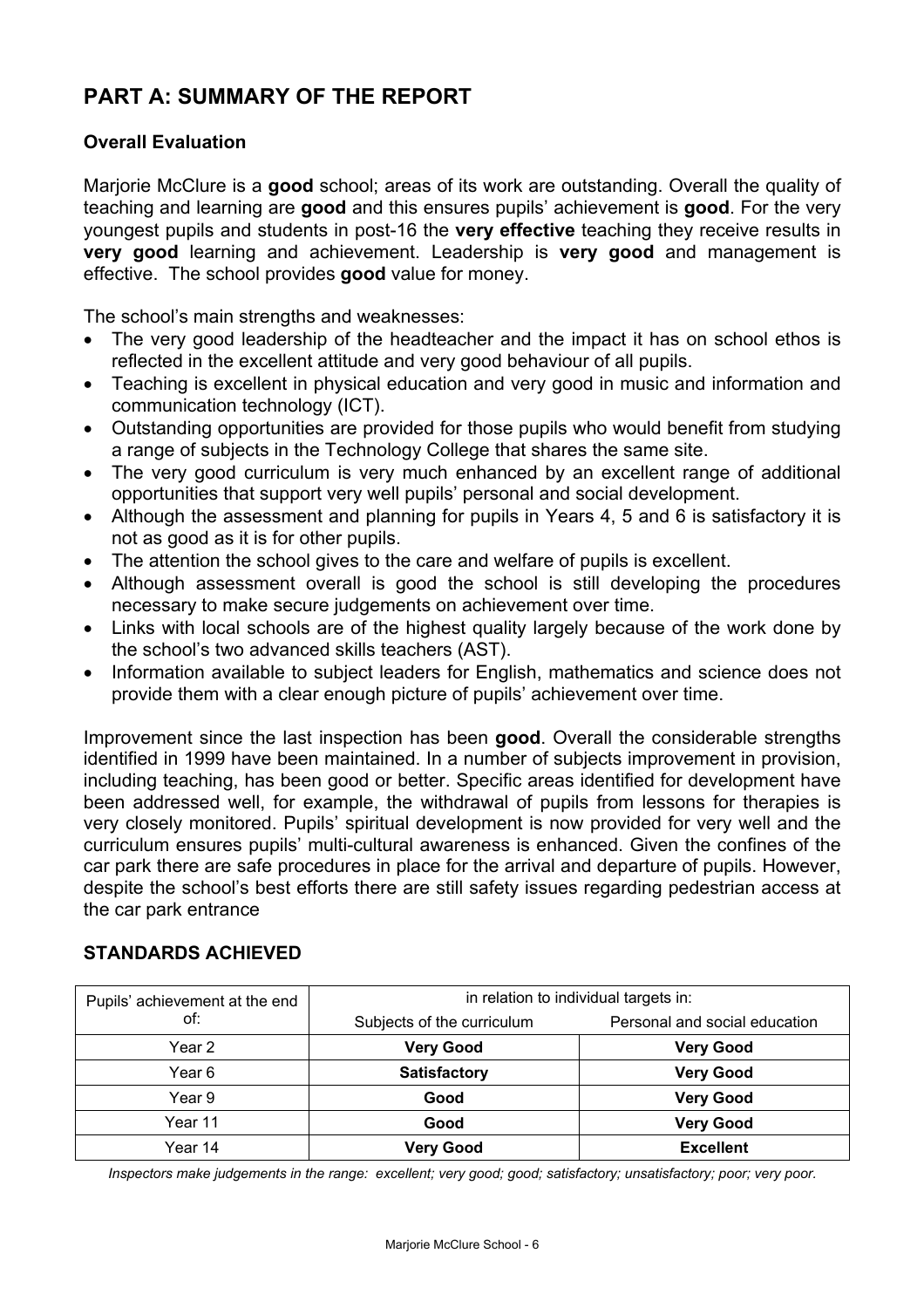Pupils' achievement is **good**. Their achievement is excellent in physical education and very good in speaking and listening, music, ICT, religious education and personal, social, health education and citizenship (PSHCE). In all other subjects achievement is good. There are difficulties validating judgements made by teachers on progress over time because the evidence, in the form of carefully analysed pupils' work, is not yet consistent. Pupils' attitudes are **excellent** and they display **very good** behaviour. Their personal development including their spiritual, moral, social and cultural development is **very good.** Pupils very much enjoy coming to school and despite the medical conditions of some attendance is **good**.

## **QUALITY OF EDUCATION**

The quality of education is **good** overall. Teaching and learning are **good.** However, where the subject expertise of the teacher is very strong, for example in physical education, music and ICT, teaching is very effective and sometimes excellent. As a consequence pupils are highly motivated to succeed and learn very well. Teaching assistants, particularly in the classes for the youngest pupils and oldest students, make a very effective contribution to the quality of education provided. Teaching is less effective when pupils are not sufficiently challenged because work set is not carefully matched to their individual needs. The **excellent** range of additional opportunities and experiences that are provided for pupils supports very well the **very good** curriculum. The emphasis that all staff places on the care and safety of pupils means that this aspect of the school's provision is **excellent**. The support and guidance available to pupils is **good;** there is though scope to improve how the school monitors and supports pupils' academic achievement**.** Links with parents and the community are **very good.** Those that exist with local schools have been considerably enhanced by the support and training provided by the two ASTs and as a consequence are now **excellent.** Their work, together with the extremely close links that exist with Coopers Technology College ensures that inclusion and the role of the school within the borough are very highly developed.

## **LEADERSHIP AND MANAGEMENT**

Leadership is **very good** and management is **good**. The headteacher and her deputy are committed to ensuring that Marjorie McClure becomes a very effective school and together have a very good understanding of what needs to be done to ensure this is achieved. There are inconsistencies in the quality of subject management across the school and this hinders the school's ability to evaluate successfully the effectiveness of provision in a number of subjects. Governance is very **effective** and governors, whilst offering very appropriate support, are not afraid to challenge senior staff when there is a need.

## **PARENTS' AND PUPILS' VIEWS OF THE SCHOOL**

Parents feel the effort the school makes to involve and support them is **very good** and because of this nearly all view the school in a very positive way. The vast majority of pupils are **very proud** of their school and some express their feelings in a very passionate and articulate way. There are **very good** procedures in place to seek pupils' views.

#### **IMPROVEMENTS NEEDED**

The most important things the school should do to improve are: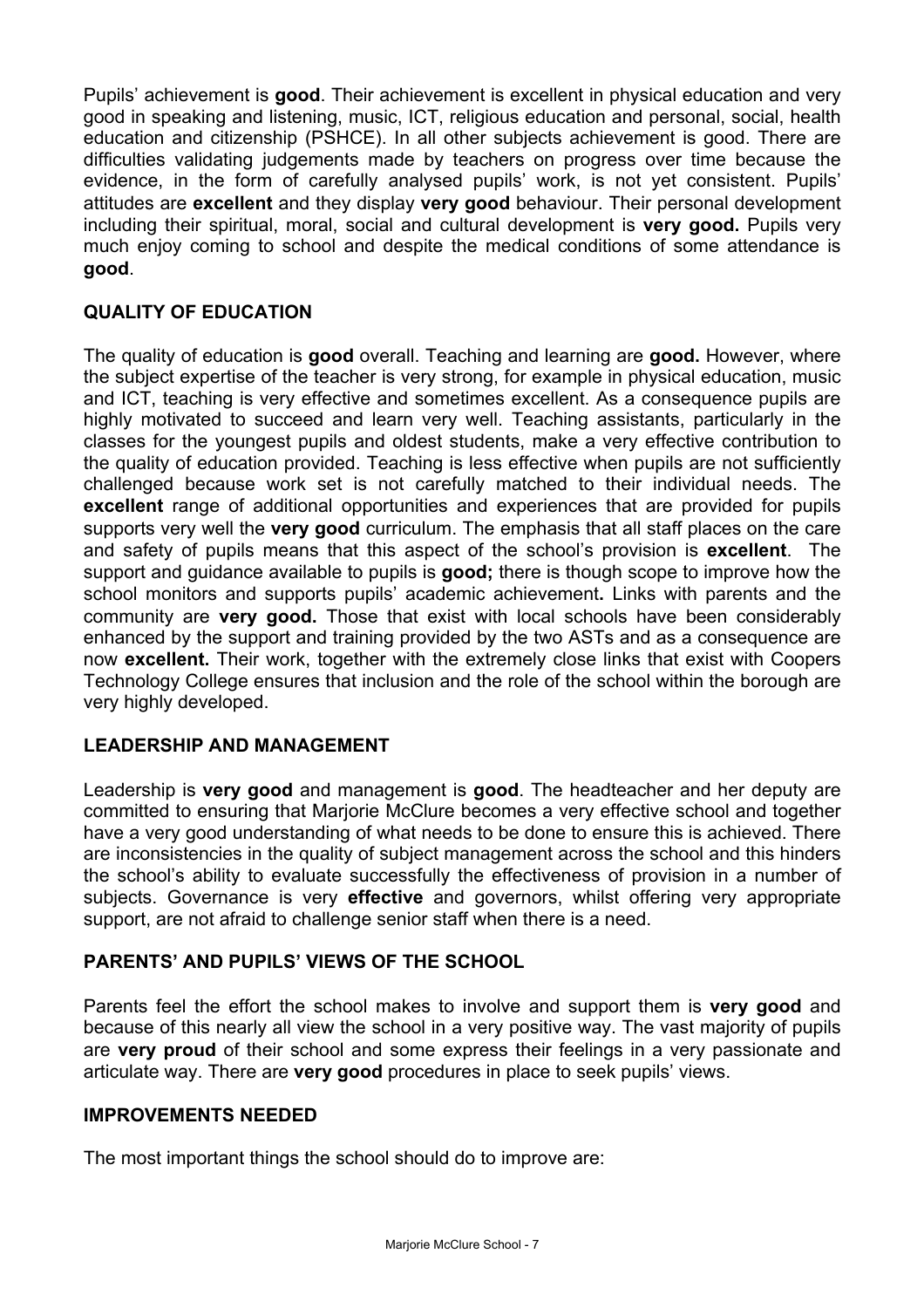- Provide older primary pupils with high quality teaching and learning opportunities that reflect more clearly their different educational needs and so enable them to achieve as well as other pupils.
- Ensure that judgements on where pupils are in their learning are effectively supported by robust evidence in the form of annotated pupil work samples.
- Implement and extend current procedures so that all subject leaders know how well pupils are doing year on year and understand the developments required to raise achievement further.

In addition to the above, the headteacher and governors must continue to work with all relevant partners, including the LEA, to resolve quickly the safety issues that still exist in the car park.

## **PART B: COMMENTARY ON THE INSPECTION FINDINGS**

## **STANDARDS ACHIEVED BY PUPILS**

#### **Standards achieved in subjects and courses**

Pupils' achievement is **good** overall. It is **very good** for the youngest pupils and students in post-16.

#### **Main strengths and weaknesses**

- Pupils achieve very well in speaking and listening and this contributes to their very good personal and social skills.
- Pupils in Years 4 to 6 do not make the same good progress as other pupils.
- Where subjects are taught by specialist teachers, pupils' achievement is very good or better.
- Current procedures designed to enable the school to track pupils' achievement over time are not extensive enough.
- Support provided through "access plans" ensure that the majority of pupils achieve equally well.

- 1. Pupils in the two classes for the youngest pupils make very good progress. There is very good use of the digital camera to show, for example, how well the youngest pupils can work together on their investigations. Pupils make good use of a computer programme to record what they see in an investigation. In work on floating and sinking, for example, they write `The feather floats', and `The pen sinks'. Students at post-16 make similarly very good progress in all areas of the curriculum and they show by the quality of their relationships and the maturity of their responses the tremendous progress that they make in their personal and social skills. The wide range of accreditation available to students and the success they achieve reflects the very good achievement of students in this area of the school.
- 2. The achievement of pupils in English is good overall. It is very good in speaking and listening because of the opportunities that pupils are given to develop these important skills in all areas of the curriculum. This, together with the way pupils are encouraged to make choices, share, show respect and develop independence, ensures that they make very good progress in their personal and social skills and religious education. In mathematics and science pupils' achievement is also good overall. It is consistently good for pupils in the secondary age because planning is usually precise enough to cater for the range of abilities within groups. As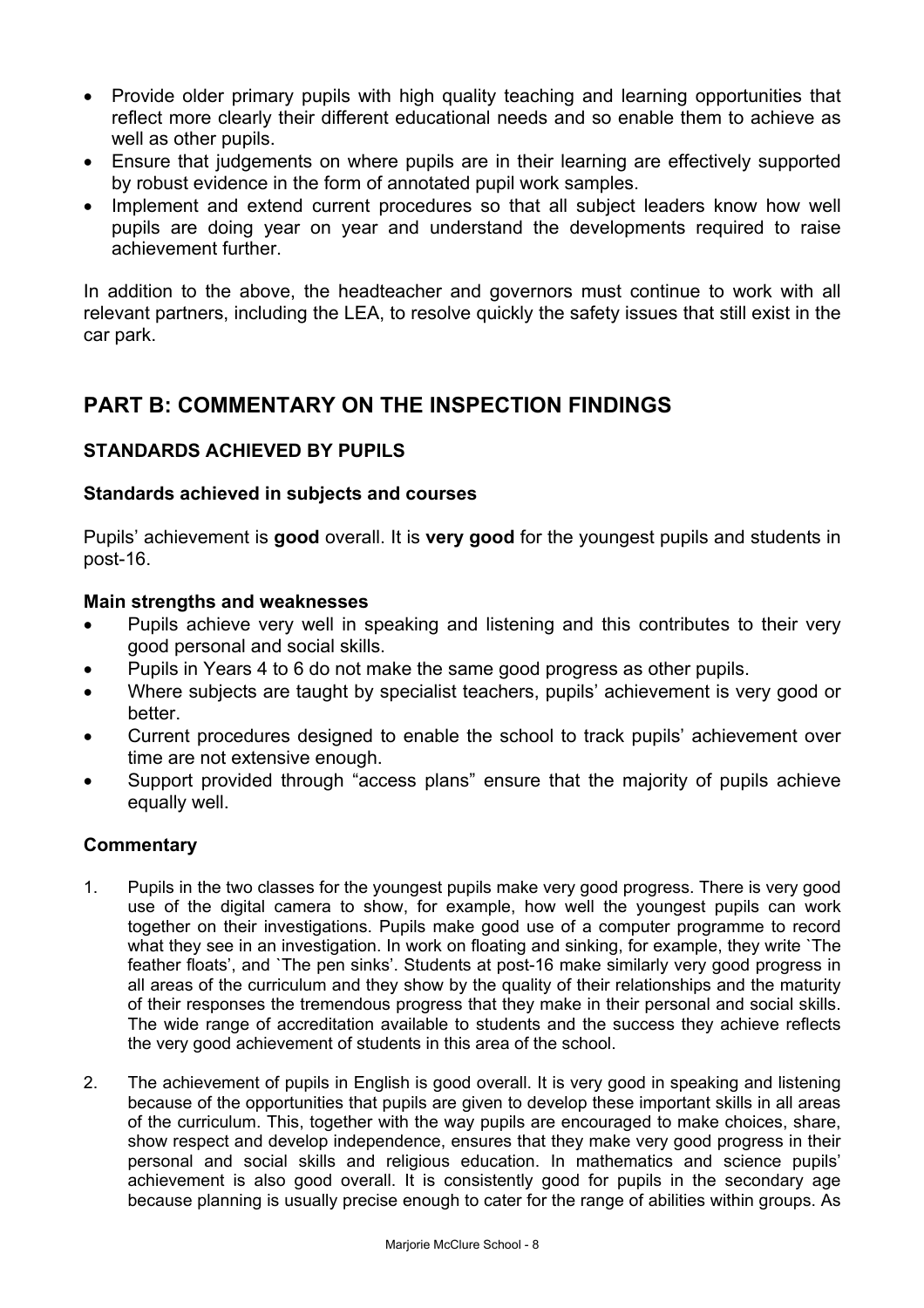a consequence pupils achieve well in a variety of examinations suited to their particular needs. Higher achieving pupils benefit very much from the opportunity to study at Coopers. However, for pupils in Years 4, 5 and 6 progress is satisfactory because work does not always match closely where pupils are in their learning.

- 3. The achievement of pupils in physical education is excellent; it is very good in ICT, religious education and music. Subject specialists teach these subjects and because of this pupils receive a very effective grounding in the skills necessary to make very good progress. A feature of physical education is the way all pupils are involved and make very good progress at a level appropriate to their needs. The skills pupils develop in discrete ICT lessons are supported and extended by their consistent use in most lessons. In music the range of opportunities provided for pupils helps them to develop confidence in their own skills and their ability to perform for others.
- 4. Current arrangements make it difficult for the school and inspectors to make a very good judgement on achievement over time in subjects such as English, mathematics and science. Although the school's "assessment sheet" reviews and predicts targets related to P and National Curriculum levels, it is only completed when pupils reach the end of Years 2, 6 and 9. These judgements are not reviewed and updated routinely on an annual basis in all subjects. The school has purchased a widely used commercial scheme to support the recording of pupils' progress in subjects such as English, mathematics, science and PSHE. However, as yet, there is insufficient evidence in terms of pupils' work to support the judgements that staff regularly record. There are, however, pockets of very good practice in use throughout the school which could serve as a model for other staff to follow. For example, the thorough on-going planning and recording that takes places on a daily basis in the class for the very youngest pupils.
- 5. The support provided for pupils through the very good "access plans," drawn up by the ICT subject leader, together with the very good provision available to cater for pupils with additional special needs means that all pupils achieve equally well. In individual cases pupils' medical conditions can impact on their learning and, as a consequence can prevent them reaching their predicted targets. Despite this their achievement can be judged to be good when absence rates are taken into account.
- 6. There has been good improvement in pupils' achievement since the last inspection. At that time it was judged to be good. Although this judgement remains the same, pupils now achieve well in mathematics when previously achievement in this subject had been judged as satisfactory. In addition achievement in physical education was described as good whereas now it is excellent.

#### **Pupils' attitudes, values and other personal qualities**

Pupils' attitudes are **excellent.** Behaviour and spiritual, moral, social and cultural development are **very good**. Attendance is **good.** 

## **Main strengths and weaknesses**

- Pupils' enjoyment of school is enhanced considerably by the quality of relationships evident in and out of lessons.
- The attention given by all staff to the development of personal and social skills supports pupils in becoming very confident learners.
- In many curriculum areas there are very well planned opportunities to develop pupils' cultural awareness.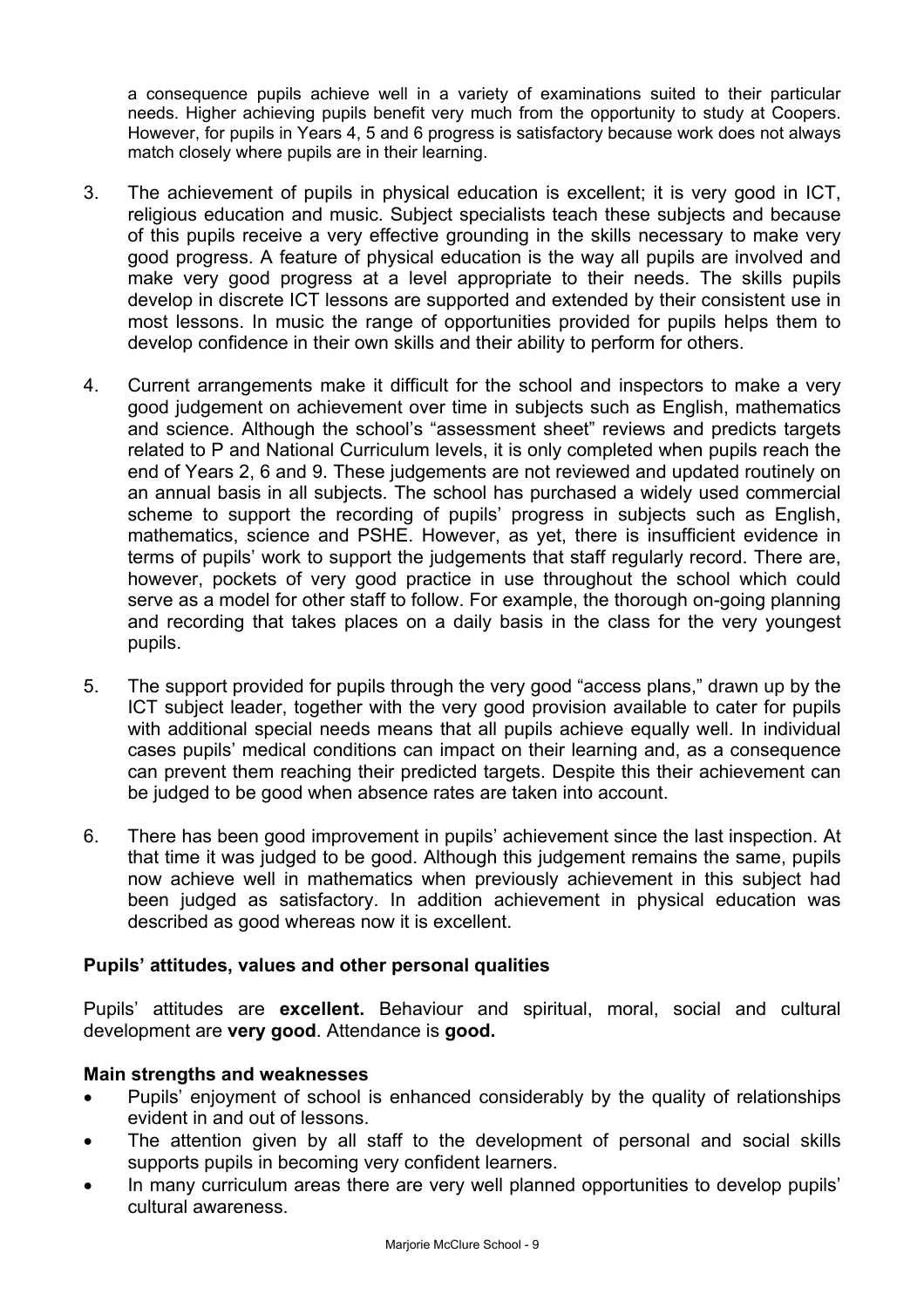• Religious education and assemblies make a very strong contribution to pupils' spiritual and moral development.

## **Commentary**

- 8. A striking feature of the school is the feeling of calmness and harmony. In such an atmosphere pupils feel safe and secure and demonstrate clearly how much they enjoy the experiences that the school has to offer them. This enjoyment is very evident in lessons and in the very good daily assemblies. The tremendous enthusiasm shown for the school song demonstrates that pupils are very active and willing participants in their learning.
- 9. The excellent attitudes that pupils display are very much due to the quality of relationships that they have with each other and with staff. They understand that their contributions are valued and listened to and they have the self-confidence to speak up without fear of ridicule or rejection. This willingness to participate was evident in lessons, assemblies and during the inclusion opportunities at Coopers School. The assembly, where pupils spoke openly about changes to their family in such a large and public arena, was testimony to the confidence that they have in themselves, their peers and the staff that work with them.
- 10. The confidence pupils have is because of the deliberate emphasis by staff to ensure that they are provided with the skills necessary to express opinions, make choices and influence matters that affect them. These essential skills are developed from an early age and the success of this approach is very evident in the excellent way Years 10 and 11 pupils respond in a physical education lesson preparing for a football festival. As Junior Sports Leaders they clearly feel involved and are prepared to make choices about activities because they know these will be listened to and acted upon. As a consequence of involvement such as this pupils, in the majority of lessons, stay on task and behaviour is very good. This is the case even when teaching lacks pace and activities do not always engage pupils in an appropriate way. As a result exclusions are extremely rare; there were none in the last reporting year.
- 11. At the time of the previous inspection pupils' spiritual and cultural development was judged to be good. There have been improvements in this area and now these aspects are very good. The emphasis on extending cultural awareness is evident in subjects such as maths, art and music and in the displays around the school. For example, pupils and visitors on entry to the school are struck by a very imaginative display of shapes and patterns from other cultures. The development of pupils' spiritual, moral and social development is very clear in subjects such as religious education and PSHE where pupils have the opportunity to explore religious beliefs and discuss issues such as rules at home, in school and the community. Their willingness to share and respect each other's views speaks volumes for their social development.

#### **Attendance**

#### *Attendance in the latest complete reporting year (%)*

| Authorised absence |       | Unauthorised absence |      |
|--------------------|-------|----------------------|------|
| School data:       | 14.6% | School data:         | 0.1% |
| National data:     | 10.5% | National data:       | 0.4% |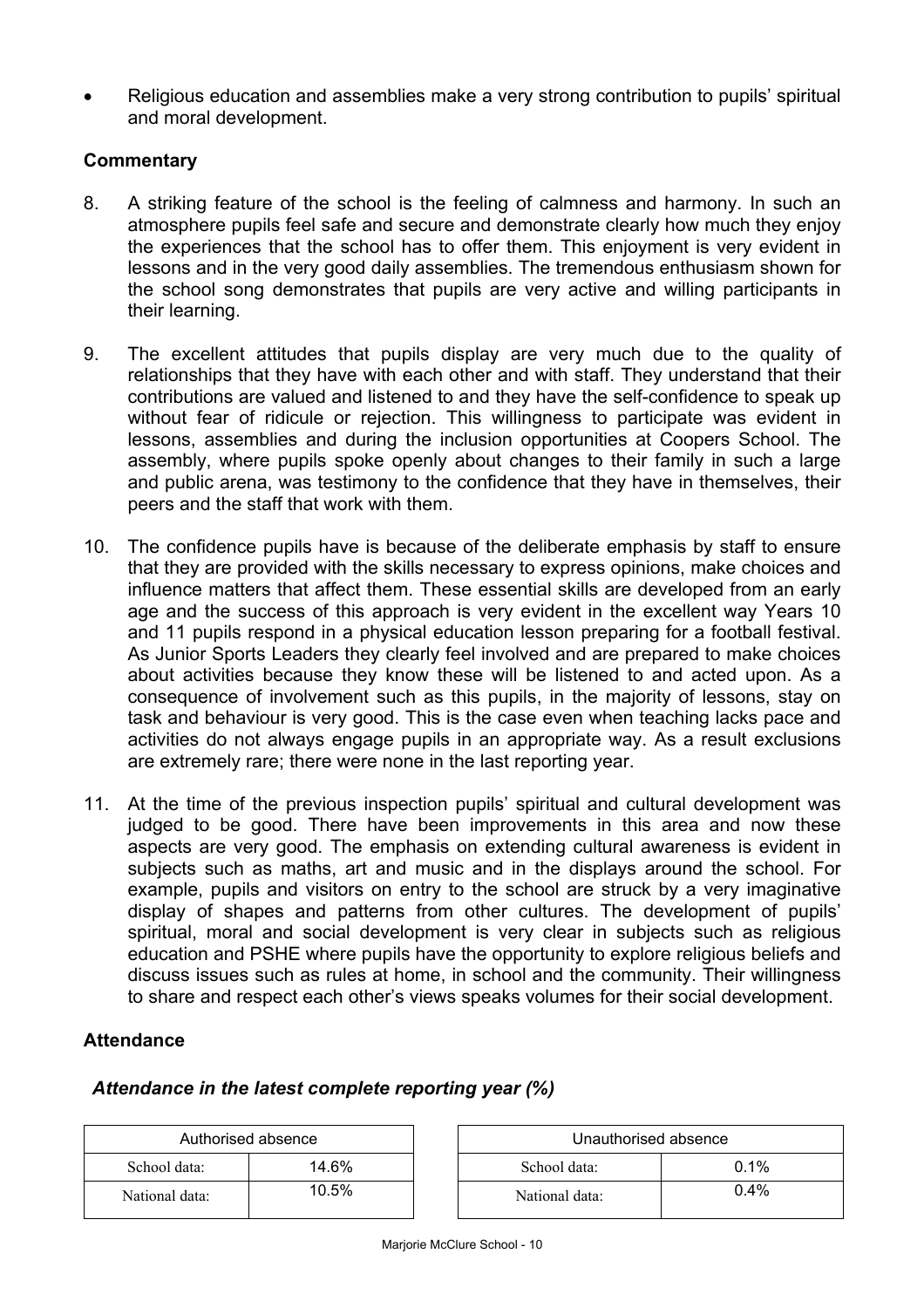*The table gives the percentage of half days (sessions) missed through absence for the latest complete reporting year.*

12. Many individual pupils have a very good attendance rate and whole school figures are good overall. Figures are affected by the medical and health needs of pupils that necessitate them going for hospital appointments or medical treatment during the term. Punctuality is generally good with minibuses often arriving early for the start of the day. Office staff monitor and record attendance data accurately and are efficient in their role. Registers meet requirements with any rare, unexplained absence recorded as unauthorised. Families only occasionally take holidays during the term.

### **QUALITY OF EDUCATION PROVIDED BY THE SCHOOL**

The quality of education is **good**. Teaching and learning are **good** and the curriculum **is very good**. The standard of care is **excellent** and pupils receive **good** support and guidance. Links with parents and the community are **very effective**; they are **excellent** with other schools.

#### **Teaching and learning**

Teaching and learning overall are **good**. They are **very good** and sometimes **excellent** when specialist teachers teach subjects. Overall assessment is **good.**

#### **Main strengths and weaknesses**

- Where teachers' expectations of achievement are high pupils respond very well.
- Pupils' personal and social development is supported very well because adults ask for and respect pupils' responses.
- Although teachers know pupils well work is not always sufficiently well matched to pupils' individual needs.
- Pupils' learning benefits very much from the very good support they receive from teaching assistants.
- The learning experiences of pupils are supported very well by the imaginative use of a range of resources including ICT.
- The use of assessment is inconsistent across the school

## **Commentary**

*Summary of teaching observed during the inspection in 48 lessons*

| Excellent | Very good | Good     | Satisfactory | Unsatisfactory | Poor | <b>Very Poor</b> |
|-----------|-----------|----------|--------------|----------------|------|------------------|
| 8(17%)    | 18 (37%)  | 14 (29%) | 7 (15%)      | (2%)           |      |                  |

*The table gives the number of lessons observed in each of the seven categories used to make judgements about lessons; figures in brackets show percentages where 30 or more lessons are seen.* 

13. Teaching and learning are very good and sometimes excellent for the very youngest pupils, for students in post-16 and where subject specialists teach subjects. In all of these areas staff expect high achievement and because of this pupils are enthusiastic learners who respond well to the challenges set. Teachers use their knowledge of pupils to set work that is suited to where pupils are in their learning. In this way all pupils are fully involved and remain on task for impressive periods of time. This was clearly the case in an ICT lesson where a Year 10 pupil used a carefully structured prompt sheet that gave just the right amount of support to revise and extend his knowledge of databases.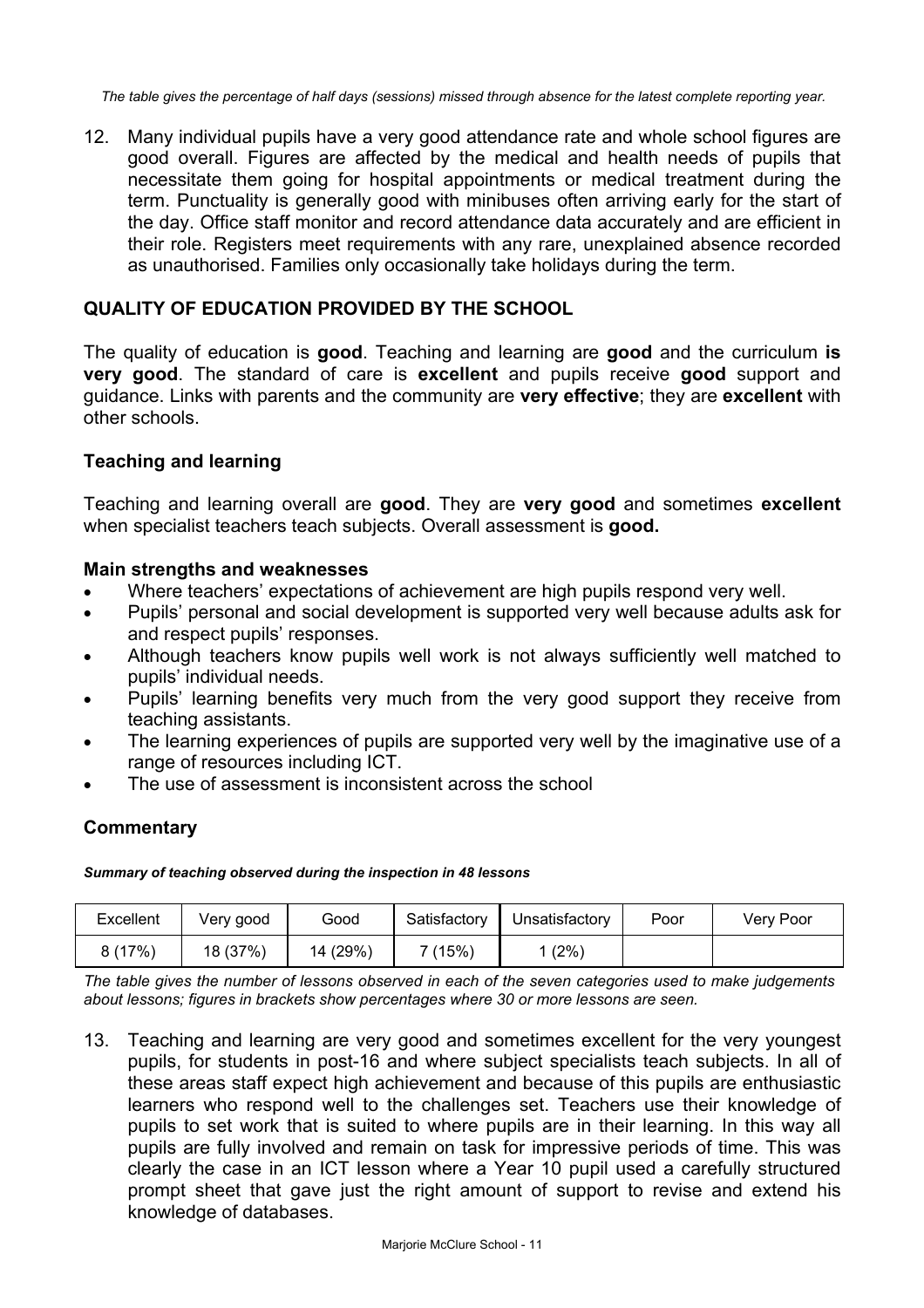- 14. However, in the upper primary area, where work is not always matched to individual need and pupils are expected to undertake the same activity, teaching is at best only satisfactory. For example, in a Year 6 lesson on money, although pupils enjoyed handling coins, there was no real challenge to the exercise and some of the follow up activities were not particularly relevant. As a result, by the end of the lesson, there was little evidence to indicate that pupils had been extended in their learning.
- 15. Pupils' very good progress in speaking and listening and the development of their personal and social skills is because of the teaching that they receive. The success of many lessons is due to the fact that all adults take the time to seek the views of pupils by pertinent open-ended questions. The value attached to their responses gives pupils the confidence to develop their ideas and even suggest changes to the ideas being suggested by the teacher!
- 16. Most teachers make very good use of resources, including ICT, to support and enhance pupils' learning opportunities. Pupils respond very well to the quality of resources they have access to and this impacts on the enjoyment and success they experience in lessons. Pupils in Years 2 and 3 were engrossed by the imaginative use of a toy car accelerating down a ramp to demonstrate the importance of wearing safety belts. They demonstrated by their answers that they understood the significance of the experiment. The range of resources available in music are very impressive and are used very effectively by the teacher to develop pupils' skills in, for example, working with tuned and untuned instruments. In many activities and lessons ICT features very strongly and its carefully planned use supports the subject focus and extends pupils' skills in the use of ICT. During such activities pupils often receive high quality input from teaching assistants who offer just the right level of support needed for pupils to access resources but at the same time develop independence.
- 17. The quality of assessment in the class for the youngest pupils is very good. However, it is more variable across the remainder of the school. It is good or better in those subjects taught by specialist teachers. For example, the use of the interactive whiteboard, while pupils are changing for physical education, to recap on what they did in the previous lesson is excellent. Although all teachers make effective use of the opening part of the lesson to recap on what pupils understand, this good practice is not always developed through the lesson by, for example, adults making a written note of pupils' worthwhile responses. In addition, the work samples kept on which judgements are made on how well pupils are doing in subjects such as English and mathematics are insufficient and not always adequately marked.
- 18. At the time of the previous inspection teaching was judged to be good and this continues to be the case.

## **The curriculum**

The curriculum is **very good** with **excellent** opportunities for enrichment. Accommodation and resources are **good**.

#### **Main strengths and weaknesses**

- An excellent range of interesting and motivating activities adds to the work taught in lessons.
- The curriculum covers a good variety of subjects and courses and is very well adapted to the age and interests of the pupils.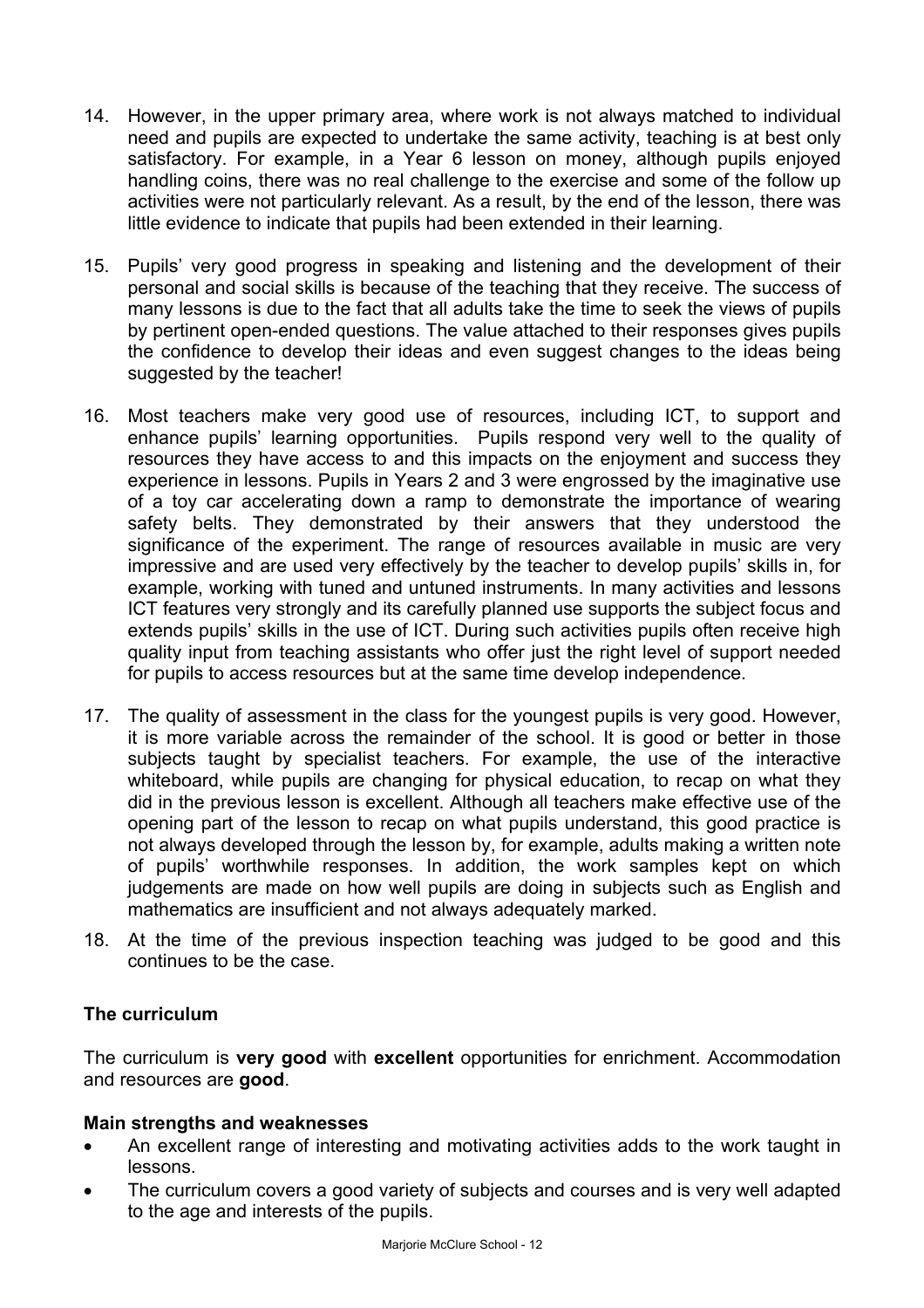- There is a very good range of accreditation for pupils in Years 10 and 11.
- Provision for pupils with severe physical disability, and those with additional special educational needs are very good.
- Pupils have excellent opportunities to work with pupils from mainstream schools.

- 19. An undoubted strength of the curriculum is in the excellent variety and quality of stimulating activities that add to the learning opportunities provided in lessons. For example, a lunchtime 'Activity Club' is run by a specialist dance teacher for pupils with co-ordination difficulties. This makes an excellent contribution to the development of the pupils' motor skills. In addition to the availability of such clubs there are frequent opportunities for visits that extend pupils' cultural understanding, for example to The National Portrait Gallery and the Tate Modern. Pupils have also attended concerts and performances of dance and drama at venues including the Barbican and the Royal Festival Hall. These activities are matched with an excellent curriculum for sport in school and a very good programme of music and singing. The school has recently been awarded the silver Arts Mark and Sports Mark awards in recognition of the high quality of provision in these areas. The good accommodation is significantly enhanced by the access that the school has to a residential independence centre. This is an excellent facility that supports very effectively pupils' independence training.
- 20. The curriculum for the youngest pupils, including the one child in the Foundation Stage, is particularly strong. The pupils participate in a rich variety of activities into which the teacher very skilfully weaves opportunities to practise and develop skills in literacy, numeracy and ICT. Excellent use is made of the morning 'snack time' to promote pupils' communication, personal development and knowledge and understanding of the world. As pupils progress through the school the focus on developing key skills continues with a very good emphasis on promoting communication skills. There is a very good programme to develop their personal, social, health and citizenship skills. The school has been awarded the 'Healthy Schools' award because of its very good work to promote healthy living. There is a good programme to prepare pupils for the world of work although the school recognises that opportunities for work experience need extending.
- 21. A very good variety of courses available for pupils in Years 10 and 11, including GCSE, Entry Level and ASDAN, challenge higher attaining pupils well and ensure that all pupils gain qualifications at a level appropriate to their ability. The programme to promote the inclusion of secondary aged pupils at Coopers School is excellent. The pupils are fully assimilated into lessons at the school and follow a variety of GCSE courses. They are very proud of their achievements at Coopers and the placement has an extremely positive effect on raising their self-confidence and self-esteem. Although the school's careful analysis has shown some imbalance in these pupils' timetables, plans are in place to resolve the problem.
- 22. The needs of those pupils who have severe physical disabilities or additional special educational needs such as visual impairment, autistic spectrum disorder or emotional and behavioural difficulties are very well met. This is because the school is very effective in implementing the advice of specialists such as the teacher for visual impairment. The detailed 'Access Plans', which are drawn up for each pupil, are an excellent innovation to the curriculum as they ensure that ICT is used to maximise pupils' access to all subjects taught.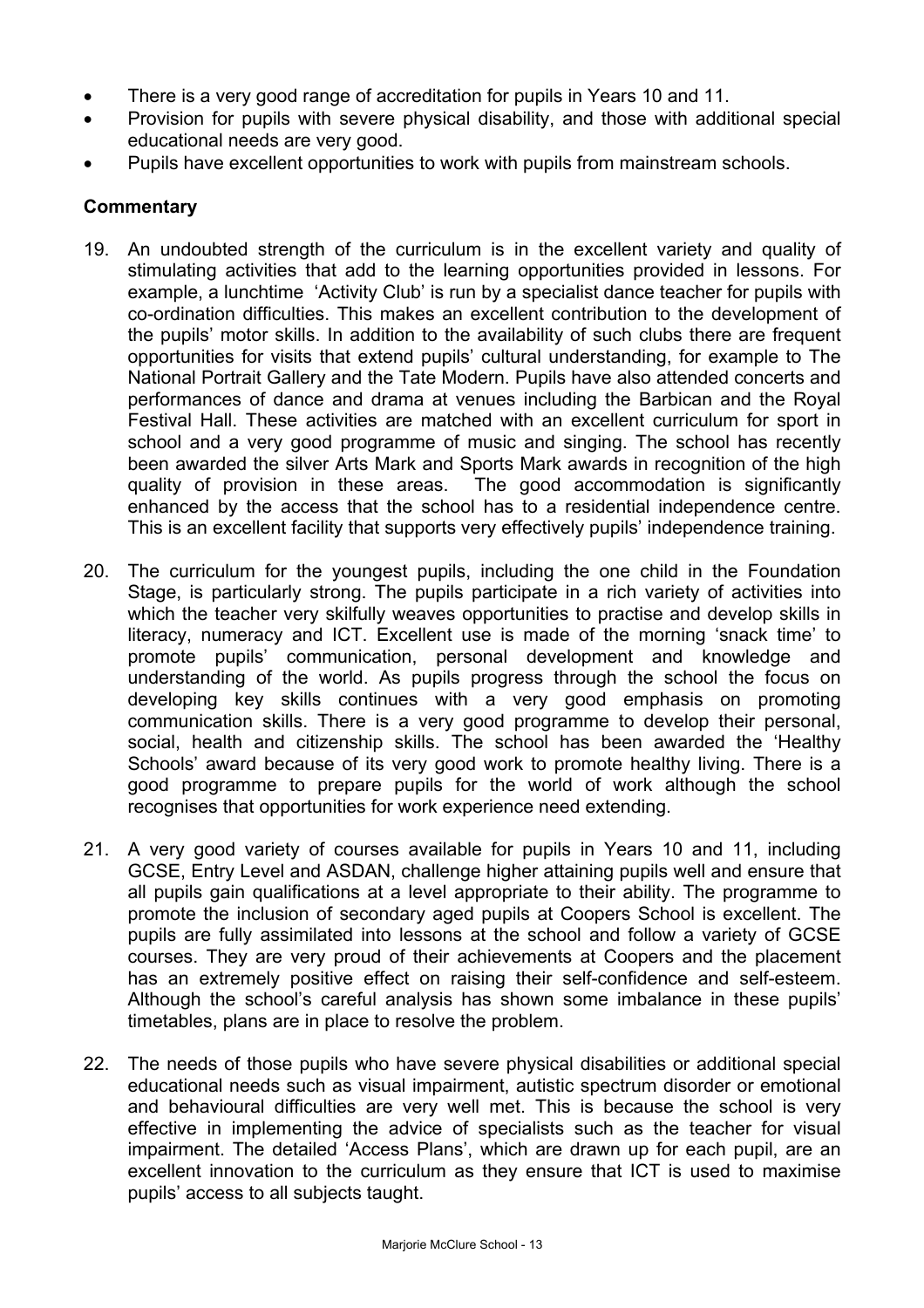23. The curriculum is effectively monitored by the deputy headteacher to ensure that pupils' learning is not impeded by withdrawal for therapies and that they have a very good range and balance of activities. The curriculum was reported to be very good in the previous inspection. The school has maintained these high standards and continues to develop it further.

## **Care, guidance and support**

The school provides **excellent** support and care for all pupils. Systems to monitor and track academic achievement are less well developed than those for personal development and are **good** overall. There are **very good** arrangements for seeking and acting on pupils' views.

#### **Main strengths and weaknesses**

- The headteacher has further developed the range of excellent arrangements for care and well being which support all pupils equally.
- Many professionals work very effectively together to guide and support pupils.
- The school council is very well established and meetings have a clear purpose and are very well managed by senior pupils.
- Assessment of pupils' personal and medical needs is very good but there is scope to further develop arrangements for their academic assessment.
- Despite the school's best efforts there are still safety issues surrounding the school car park.

- 24. Parents are right to recognise the very high standards of care and support now evident in the school. In the last three years, because many policies have been reviewed and staff training needs have been audited, excellent procedures have been established that ensure pupils work and play in a healthy and safe environment. For example, the safe moving and manual handling policy is carefully implemented and overseen by a very well qualified "advanced skills" support assistant who pays great attention to detail to make sure that everyone knows what is best for each pupil. Child protection is very well covered to the extent that a named governor has been trained. Training in this important area has recently been extended to escorts, drivers and to parents. Risk assessments in many areas are excellent, for example in the way risks are identified within science lessons.
- 25. Pupils' care plans are very clear and carefully followed. Staff treat pupils with a great deal of dignity and respect and pupils always have an adult to trust and turn to when they need individual attention and help. In addition, a school counsellor works every week in the school alongside pupils, offering very sensitive support to individuals at times of crisis or to small groups facing change at transition. Multi agency working is a great strength and therapists work alongside pupils and get closely involved on a daily basis in individual programmes. The quality of this extra support is very good overall. Staff will make home visits if necessary to support pupils and their families. On-site nurses administer medication but the school in addition has very well qualified and experienced members of staff who oversee first aid.
- 26. The personal needs of pupils are thoroughly understood and shared among staff so that individual and sometimes very complex needs can be supported. An excellent development in recent years has been the writing of 'access plans' for every pupil that involves the ICT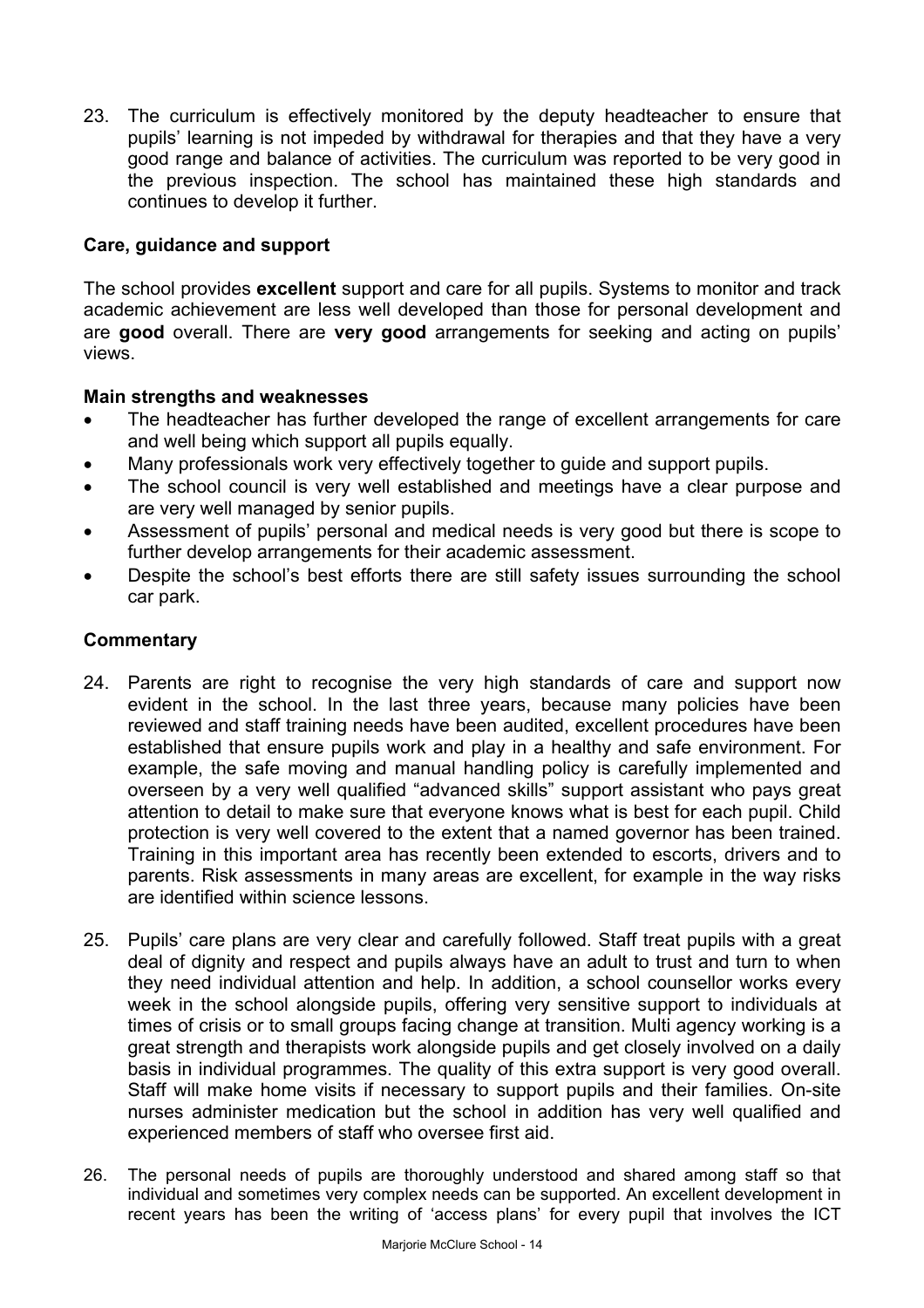subject leader and, where appropriate, speech and language therapists. These are highly effective in ensuring that each pupil has the most appropriate electronic aids to access and communicate their learning in all subjects. Although this is an innovative way of identifying and monitoring personal needs there is scope to develop further systems to identify, support and monitor the academic achievement of pupils.

- 27. There has been a school council for several years and during the inspection a brief meeting was held which demonstrated very well each pupil's involvement. A senior student, who made sure that everyone contributed and that all options were discussed, chaired this meeting very well. Current topics include the purchasing of a "punch bag" to help alleviate stress and tension during exam times! It is very appropriate that a member of this council represents the school on the nearby secondary school council, which helps pupils on the same campus share thoughts and ideas.
- 28. The previous report highlighted some serious risks in the school car park. Since then many meetings and much discussion has taken place to try and resolve the conflict of use between pedestrians at Coopers and vehicle access at the entrance as well as the shortage of car parking space. Two points to note are that Marjorie McClure pupils are always closely supervised and their safety and welfare vigilantly overseen by staff. Secondly, things have moved forward to resolve the situation but it has been at a slow pace. Governors understand the need to continue their efforts so that the existing risks can be eliminated once and for all.

#### **Partnership with parents, other schools and the community**

Links and partnerships with parents and the community are **very good**. They are **excellent** with other schools.

#### **Main strengths and weaknesses**

- There are strong and purposeful links formed with parents from the time they are first invited into the school.
- Advanced skills teachers (ASTs) are extremely effective in the work they do with other schools.
- Links with Coopers School contribute greatly to the opportunities and range of experiences provided for pupils.
- The support offered to the school by the community is very good.

#### **Commentary**

29. Parents spoke in very positive terms about the strengths of the school stressing how much they appreciate the open communication the school has established with them. They receive good quality and plentiful information at regular intervals. In particular they feel that annual review meetings are very well managed and helpful. Many go to the half termly "Drop Ins" with the headteacher and also telephone the school or call in, sometimes on a daily basis, when staff can always be approached for any extra information. The teacher of the very youngest class makes home visits and therapists too work closely with many families. Parents show their support for the school by getting involved in the parent-school association or by standing as governors. The headteacher consults very frequently with parents and always responds to their views. Parents have confidence in the school and trust all staff. Overall the school works very effectively with parents to support pupils' learning.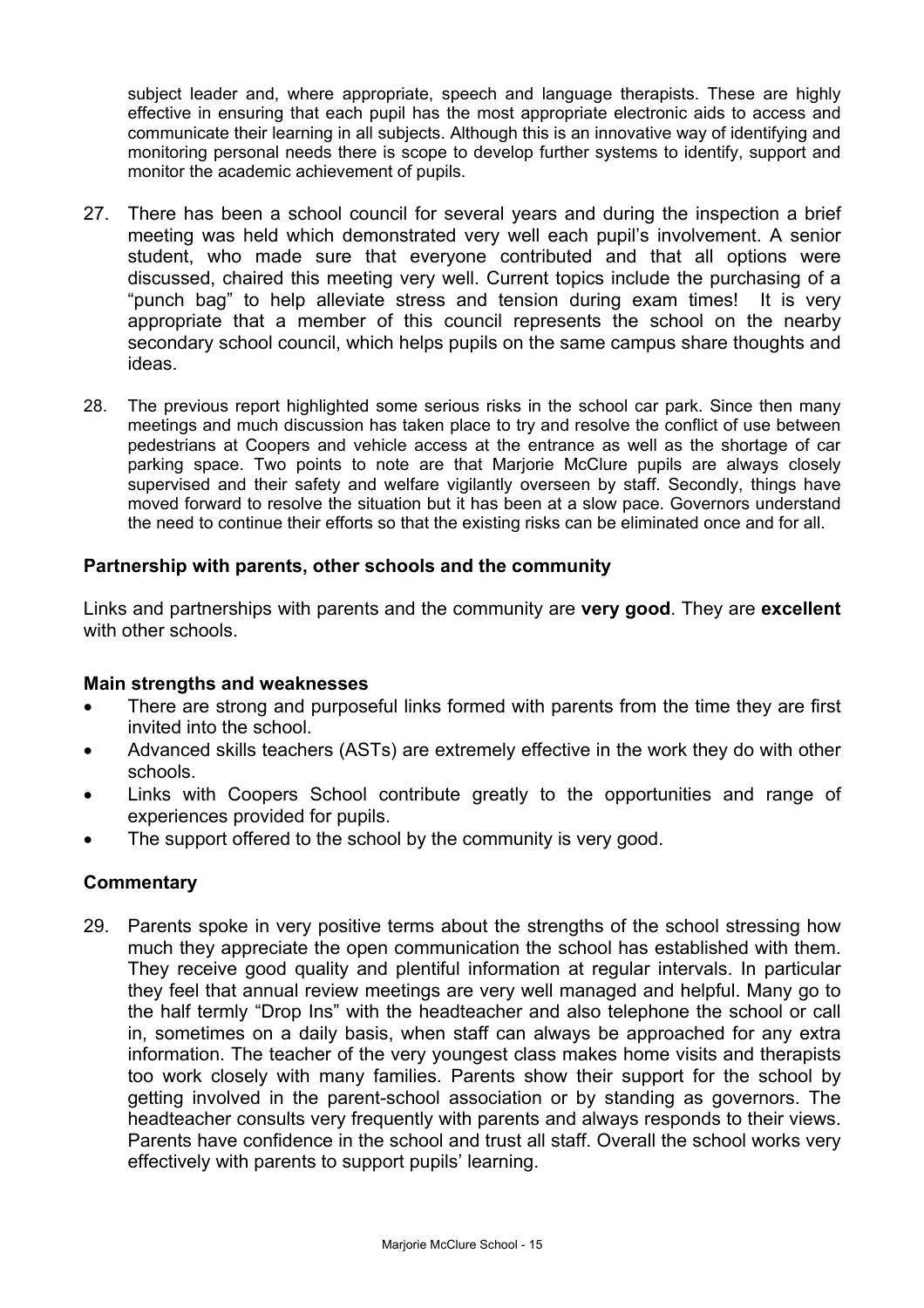- 30. Pupils in the borough benefit enormously from the input and support provided by the school's advanced skills teachers. One teacher works with schools advising and supporting on the correct equipment for pupils with physical difficulties and a second provides training and advice for other schools in physical education. Staff, whose schools they work in, talk in glowing terms of their contribution to the achievement of pupils that they are involved with. Through their knowledge and skills, links with many schools within the area have been either further strengthened, or begun in some cases. Together they have raised the profile of the school as well as promoting a much better understanding of special educational needs particularly for pupils with physical difficulties.
- 31. Links with Coopers Technology College are excellent. The school has worked closely with this school for many years and because of this a number of pupils from Mariorie McClure benefit enormously from working alongside their mainstream peers for the majority of the week. This individual and flexible programme for inclusion is overseen and managed very carefully so that each student makes the best of what is available. This year new pupils to Coopers in Year 7 all made a visit around Marjorie McClure, which gave them an important insight into life in a very different school from what they were used to. In addition many opportunities exist for younger pupils to visit primary schools when for example sporting and music lessons are shared and enjoyed.
- 32. Members of the Riding for Disabled Group work very closely with younger pupils and have done so for many years. Facilities adjoining the school are excellent. Members of this group also volunteer as governors and have a particularly good knowledge of how to support individuals alongside physiotherapists and classroom staff. Volunteers from within the community also help with swimming and on visits or specific events and activities. Artists and performers from within the community visit on special occasions. Pupils enter and win local competitions supported by businesses and organisations that also sponsor or donate generously from time to time. On balance, links within the community are very good and the school is active in seeking to develop them even more.

## **LEADERSHIP AND MANAGEMENT**

The leadership of the school is **very good** and its management is **good**. Governors are **very effective**.

#### **Main strengths and weaknesses**

- The headteacher and her deputy have very high aspirations for the school to be successful.
- Governors carry out their duties very effectively, offering both support and challenge to senior staff.
- Not all subject leaders know how well pupils are achieving or how their subjects can be further developed.
- Systems for the school to evaluate its effectiveness in terms of pupils' achievement are not as effective as they could be.
- Financial control is very secure and available for scrutiny in a well-presented format.

#### **Commentary**

33. The headteacher leads by example and is determined to make Marjorie McClure a highly effective school. She has a clear overview of what needs to be done to improve the school. In particular, she is determined that pupils will receive the best possible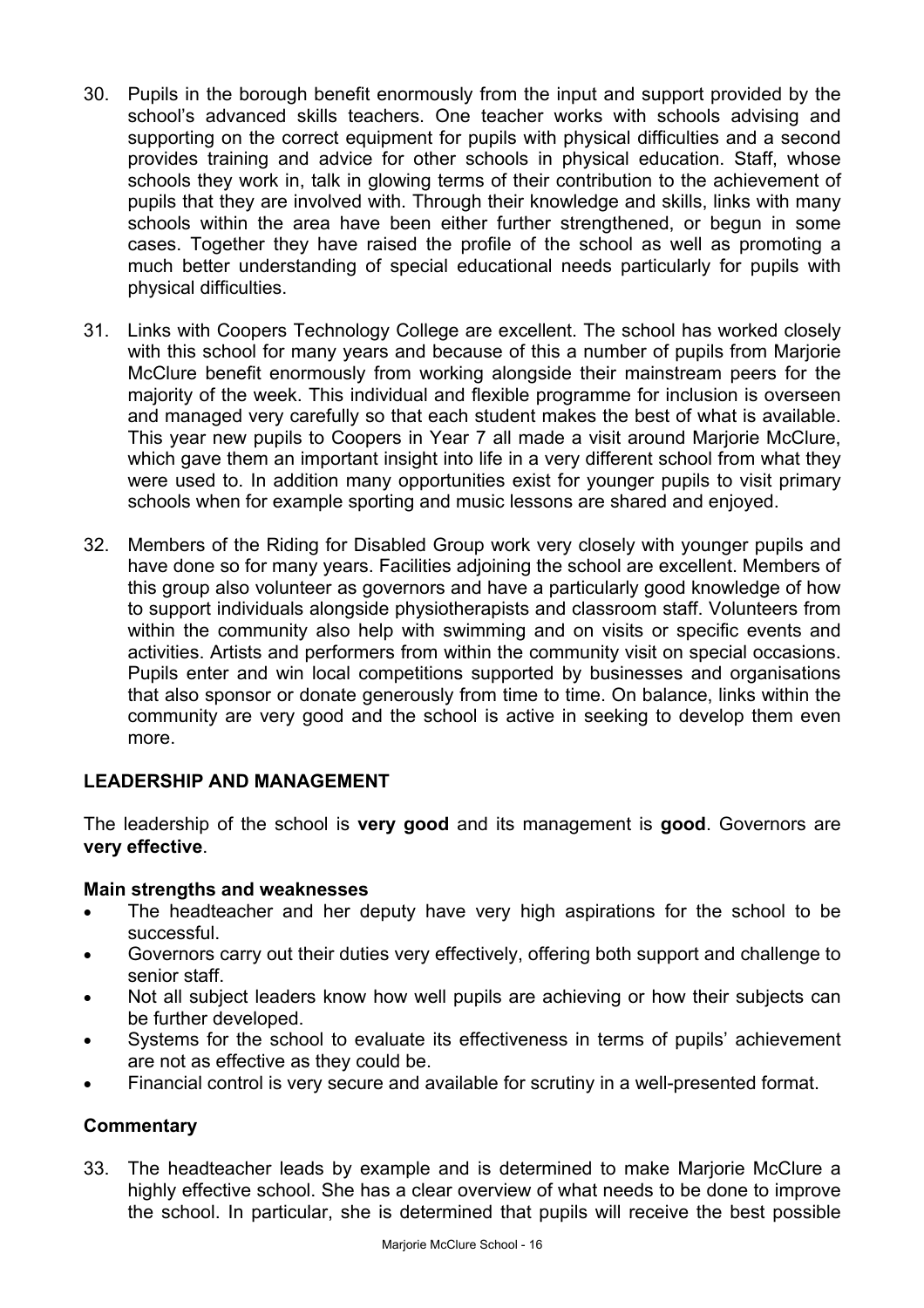support and this is reflected in the excellent levels of care and the calm, welcoming atmosphere that is apparent to any visitor as soon as they enter the school. Together with her deputy, she has worked tirelessly in her efforts to secure the best she can for pupils.

- 34. Minutes of meetings show how the senior team are constantly reviewing their practices and seeking to bring about improvements. The school improvement plan identifies not only national initiatives but also seeks to extend resources and provision that are currently available. For example, a clear emphasis has been placed on the further development of ICT to ensure that it is being used effectively to support improvements in both teaching and learning. The comprehensive plan, though, would benefit from a closer link to an analysis of the achievements of pupils and a clearer idea of how money spent impacts on overall standards.
- 35. The school benefits from a very knowledgeable governing body. Governors are very active and, by meeting twice a term, they are in a position to monitor and challenge the school's work very effectively. Regular governor visits take place; these are all well documented and show that many aspects of the school's work are being examined. For example, documents and letters show they have appropriately put considerable pressure on the local authority to improve the poor car parking facilities. This was an area identified at the time of the previous inspection as an area in need of improvement. It still remains an issue despite the best efforts of the governing body who are obviously very frustrated by their lack of success in solving the problems that exist.
- 36. The deputy head's leadership of the curriculum as a whole is very good. She has a clear overview of what is being offered to pupils. However, not all subject leaders fully understand their role in monitoring pupils' achievements, observing the teaching of colleagues and producing a subject development plan, aimed at raising standards based on an analysis of these areas. All, though, have developed the resources for the teaching of their subject and have ensured that colleagues have good training opportunities.
- 37. The daily organisation of the school is very good but management, as a whole would benefit from further systems to evaluate the school's effectiveness. There is good evidence available but no overall clear picture that shows how the school knows the rate of progress pupils are making in all subjects. Senior staff, as yet do not have sufficient data that can be analysed to reveal trends, showing possible strengths and weaknesses. Such information would prove very useful in helping senior staff and governors identify short and medium term priorities that would move the school forward.

## *Financial information for the year April 2004 to March 2005*

| Income and expenditure $(E)$ |           | Balances (£)                        |         |  |
|------------------------------|-----------|-------------------------------------|---------|--|
| Total income                 | 1.526.947 | Balance from previous year          | 112,648 |  |
| Total expenditure            | 1.504.141 | Balance carried forward to the next | 135.454 |  |
| Expenditure per pupil        | 17.696    |                                     |         |  |

38. Financial control is very good. The school's finance officer has a very effective set of procedures to manage expenditure and provide senior staff and governors with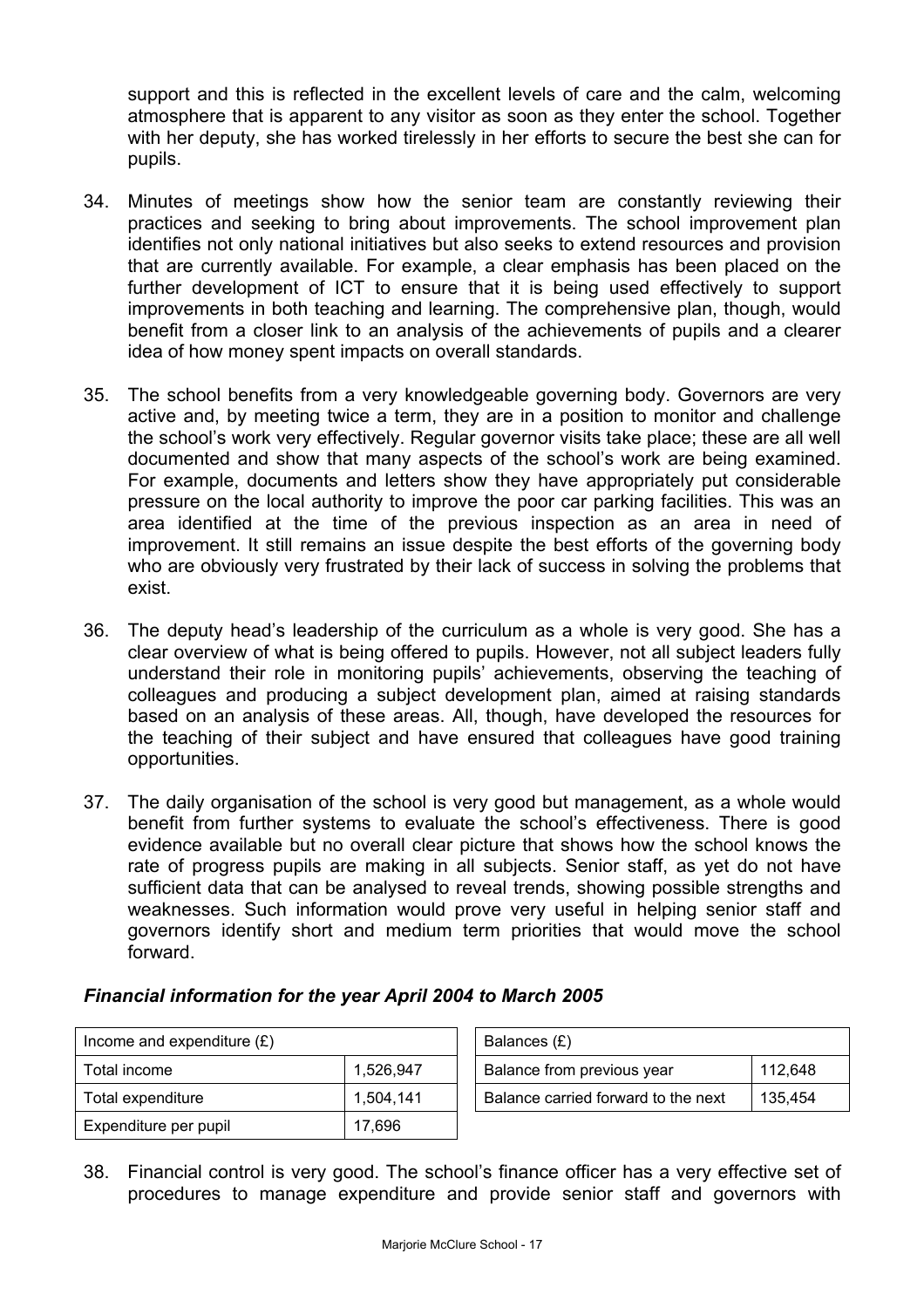accurate information on expenditure. Although a significant proportion of last year's budget was not spent, records show that much of this under-spend is related to delayed building projects, including the much-needed improvements to the car park.

### **Work Related Learning**

Provision for work-related learning is **good.** 

### **Main strengths and weaknesses**

- The annual work-related learning week develops pupils' understanding of the world of work very well.
- Careers education is effective in preparing pupils for the next stage of their education.
- Pupils in Years 10 and 11 do not have sufficient opportunities for work experience or work shadowing.

- 39. All pupils participate in a 'work-related learning week', which takes place annually. This gives them very good opportunities to develop skills and understanding related to the world of work. During the week, morning lessons have a focus on work related activities and in the afternoons, the pupils take part in mini-enterprise projects where they work together to make products to sell. For example, this year, pupils made and packaged cakes or Easter eggs whilst others planted up small plants for a plant stall. 'Work-related learning week' culminates in a whole school assembly and a sale of the goods which the pupils have made. The school keeps photographic records to celebrate the pupils' achievements during the week. These show the high quality of the work produced and how much pupils enjoyed the activities.
- 40. Careers education is promoted well through the personal, social, health and citizenship education programme. For example, primary aged pupils are given opportunities to talk to familiar adults, such as the school dentist about their roles. They also visit places of work such as Christmas Tree Farm. As they get older, pupils are encouraged to carry out research to find out what people do. Year 5 pupils contact 'Common Wardens' and find out about the work of doctors, nurses and the Emergency Services. In Years  $7 - 11$ , pupils are prepared for making personal choices about learning and work. This is supported by good links with the Connexions Personal Adviser. She arranges individual meetings and works with groups of pupils to help them to consider options beyond school.
- 41. Arrangements are currently being made for two Year 10 pupils to participate in work experience programmes. However, at the present time there are no plans in place for the other pupils in Years 10 and 11 to experience the world of work directly. The school is aware that, in order to improve provision for work related learning further, opportunities for work experience and work shadowing need extending.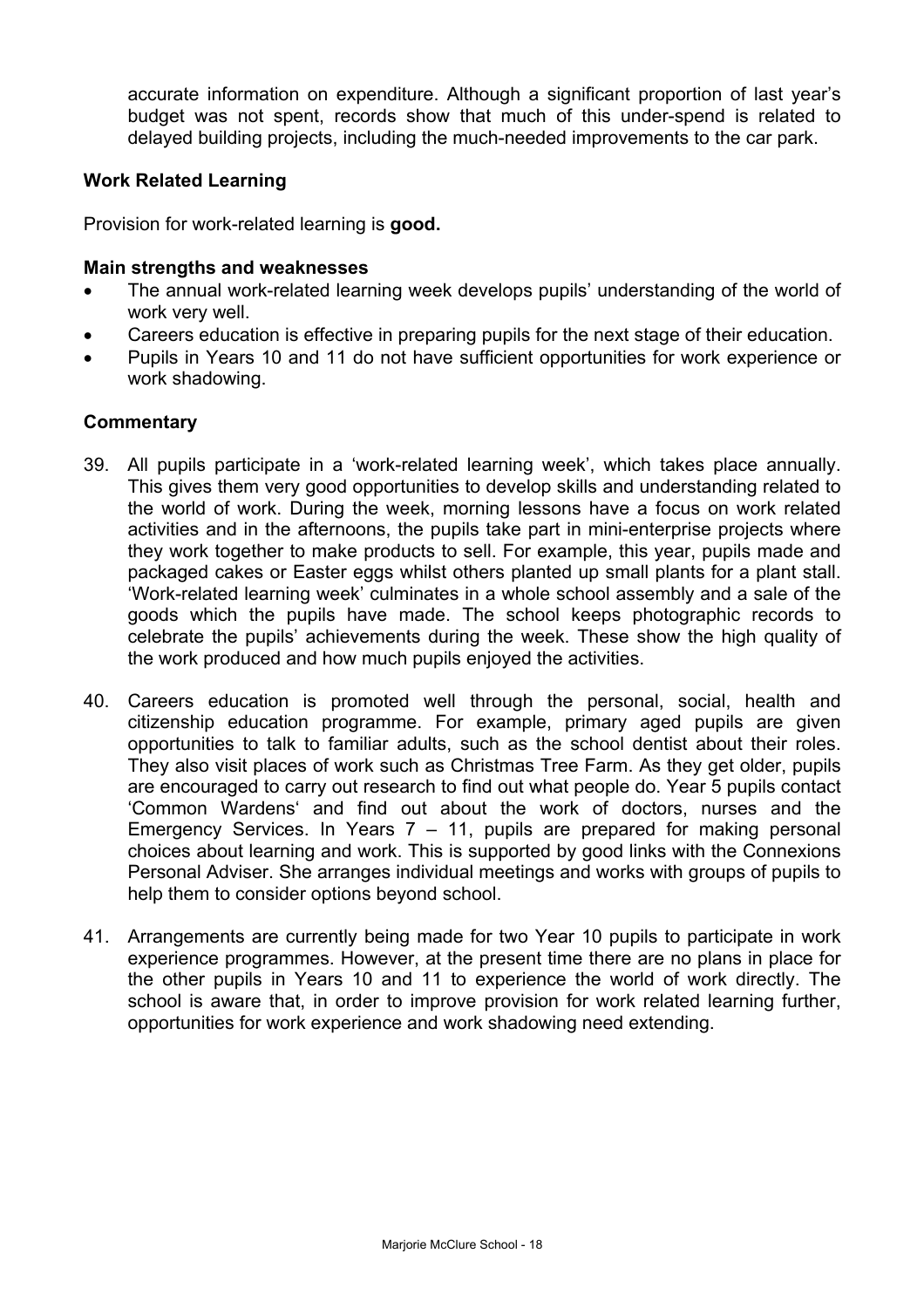## **PART C: THE QUALITY OF EDUCATION IN SUBJECTS AND COURSES IN KEY STAGES 1 TO 4 and Post-16**

*Throughout this section of the report, overall judgements about provision relate to pupils' achievements, the effectiveness of teaching and learning, curriculum leadership and management and any other significant aspects* 

#### **ENGLISH AND MODERN FOREIGN LANGUAGES**

*Seven lessons were seen in English. Evidence was also gathered from pupils' work, observation of a range of activities and discussions with staff. Only one lesson was observed In French and as such insufficient evidence was gained to judge the overall quality of provision.* 

#### **English**

Provision in English is **good.** 

#### **Main strengths and weaknesses**

- Teachers and support staff are very effective in extending pupils' communication skills.
- The youngest pupils make a very good start in developing literacy skills.
- Very good relationships between staff and pupils ensure that pupils are highly motivated and try very hard in lessons.
- ICT is used very effectively to support pupils' communication skills.
- It is difficult to make valid judgements on progress for older primary aged pupils.
- Information gained from assessment is not collated or analysed sufficiently by the subject leader to show how much progress pupils make over time.

- 42. The curriculum and teaching for the youngest pupils are very good. Consequently, pupils in the reception year and in Years 1, 2 and 3 make very good progress and achieve very well in establishing early skills in reading, writing and communication. Their teachers have very high expectations and set challenging literacy targets that are carefully woven into activities throughout the school day. An example of this was in an excellent 'snack time' for pupils in reception and Year 1 where there was a focused emphasis on developing communication skills. The pupils' response was excellent and they spontaneously used sophisticated vocabulary such as 'opaque' and 'sphere'. Because the teachers and support assistants keep very detailed and specific records of exactly what the pupils can do, work set is very well matched to their individual needs. This is evident when the pupils make their own high quality laminated books about the topics they are working on. Higher attaining pupils are challenged very well and write in sentences with correct use of capital letters and full stops. Meanwhile, pupils who find learning more difficult are given very good support to tell the story through cutting and pasting pictures into their books.
- 43. In Years 4 to 6 teachers do not always use effective strategies to promote achievement in reading and writing. For example, in a 'big book' session, the teacher missed opportunities to check pupils' understanding of the text and held the book too far away for pupils to see the words properly. Work in pupils' files is often messy and some work is unfinished. Written work is not consistently marked and is not always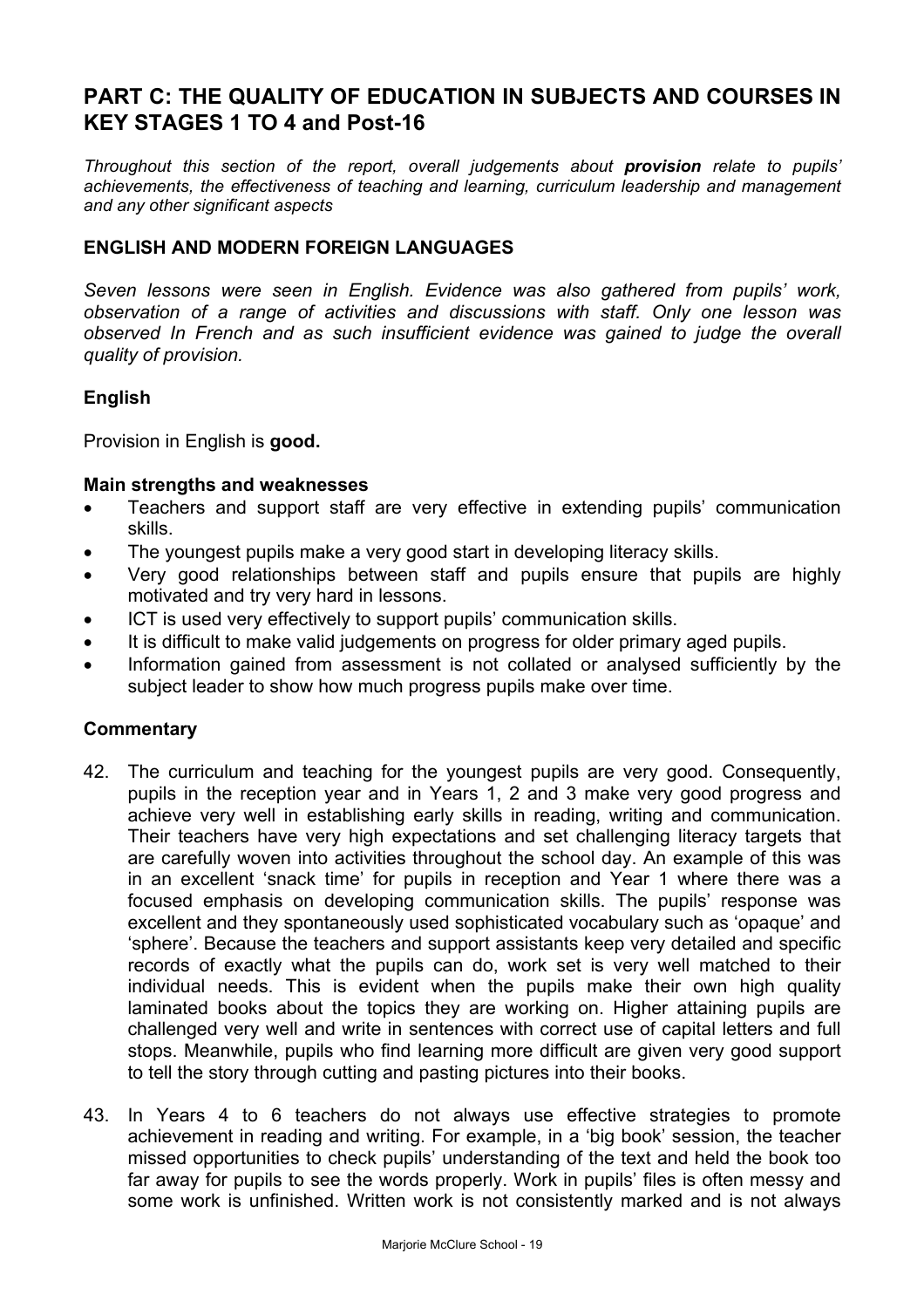annotated to show the level of support pupils received. Assessments using a commercial scheme are not always up-to-date. Consequently it is difficult to get a clear picture of the progress that pupils make.

- 44. Teaching and learning in Years 7 to 11 are good and pupils achieve well. In 2004, three pupils achieved GCSE English at grades D-G, two pupils achieved Entry Level 2 and two pupils achieved Entry Level 1. Pupils also produce work that is assessed as part of the ASDAN Transition Challenge. Higher attaining pupils follow GCSE courses at Coopers School. They are extremely well integrated into lessons at Coopers and make a full contribution to class discussions. This promotes their speaking and listening skills and self-confidence very well. However, at the present time there are not sufficient links between the English subject leader and staff at Coopers Technology College.
- 45. Pupils have good opportunities to develop skills in writing for different purposes, such as imaginative writing and letter writing. Although pupils are given good verbal feedback in lessons, their written work is not always regularly marked to show them how they can improve their performance. Pupils develop skills in reading and analysing text through studying interesting books such as 'Anne Frank's Diary'. Drama is used to extend the pupils' speaking and listening skills and develop their confidence. For example pupils in Years 10 and 11 will shortly be performing 'A Midsummer Night's Dream' at the Ashcroft Theatre in Croydon as part of the 'Shakespeare Schools Festival'.
- 46. Pupils' attitudes in English lessons are always at least very good and frequently excellent. They try extremely hard, express their opinions clearly and respond enthusiastically to questions. Relationships between staff and pupils are very strong and the learning support assistants provide very good support for individual pupils. Consequently, all pupils, including those with severe physical disabilities are fully included in lessons. Adapted resources such as Braille and symbols are used to facilitate pupils' learning where necessary. There is very effective joint working between the speech therapist and the advanced skills teacher for ICT to develop pupils' access plans. Consequently, ICT is used very effectively to support pupils' communication. Pupils have good opportunities to record their work using computers. There is a good variety of fiction and non-fiction books and a satisfactory library. However, there are no ICT facilities for research.
- 47. Leadership and management in English are satisfactory. The leader has developed resources and observed some teaching. However, because there is no monitoring of assessment or analysis of pupils' progress, she does not have a sufficient overview of standards and achievement across the school. Improvement in English since the last inspection is satisfactory as the good provision has been maintained.

#### **Language and literacy across the curriculum**

48. All teachers place a major emphasis on developing pupils' communication skills. Consequently, throughout the school, pupils make very good progress in speaking and listening. As a result, they show great confidence in speaking in front of others in assemblies. Reading and writing are promoted well in the different subject areas and pupils' achievements are good. For example, in an ICT lesson on databases, pupils in Years 8 and 9 can read questions like "how many of the insects have wings?" and use the database to find the answer and type the answer in.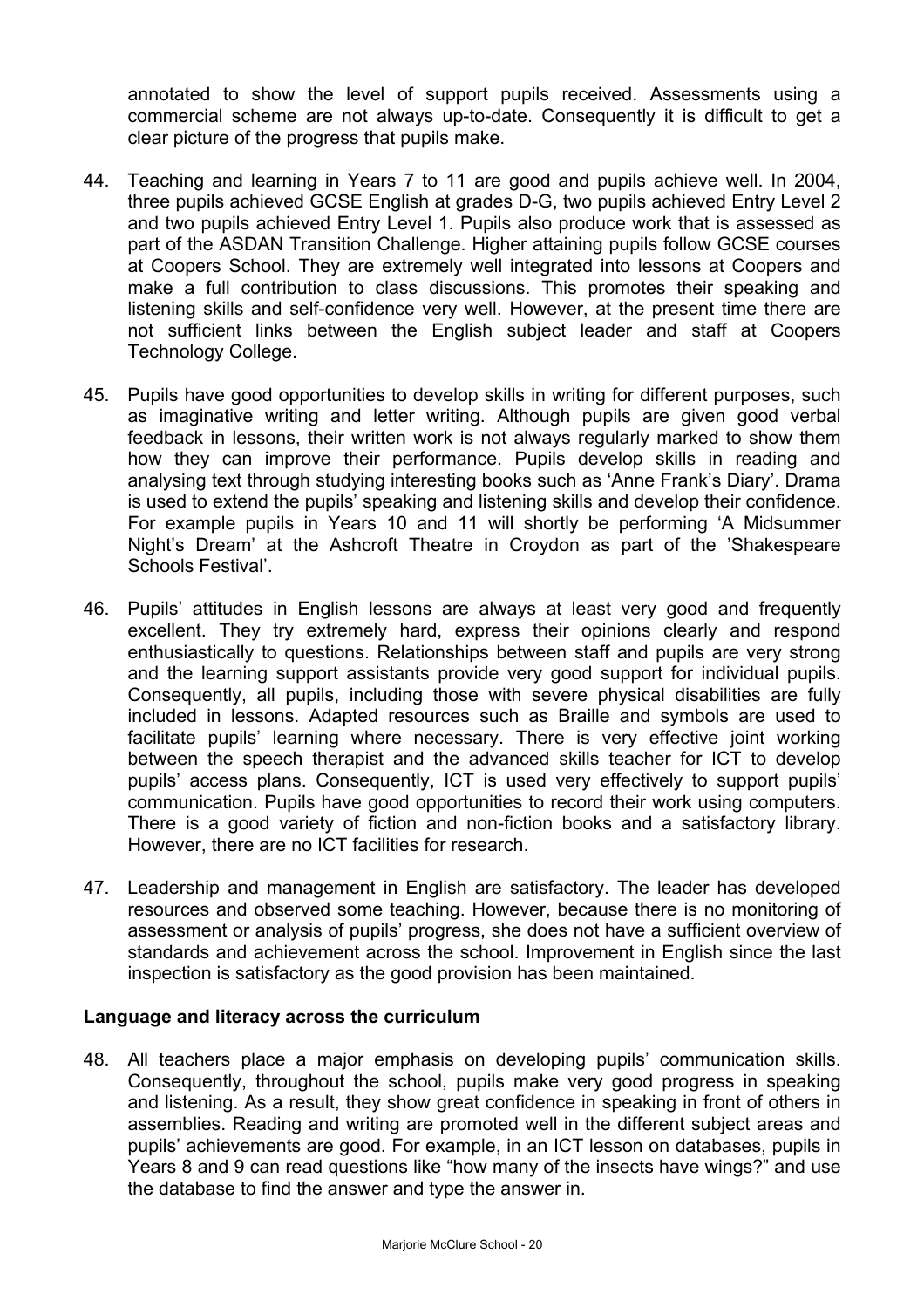## **Modern Foreign Language (French)**

49. Pupils follow a satisfactory course throughout their time in the secondary department. The course gives pupils an awareness of basic French vocabulary. During the inspection a good lesson, for Year 10 pupils, showed what they had remembered and that they were keen to say the words for items of clothing. Work in pupils' books shows they complete worksheets, however, those seen had not been marked and their presentation varied in quality. Pupils' work and the planning for lessons show that through following the course pupils' awareness of other cultures is increased.

#### **MATHEMATICS**

*Eight lessons were seen in mathematics. Evidence was also gathered from pupils' work, planning scrutiny and discussion with staff*

Overall provision for mathematics is **good**.

#### **Main strengths and weaknesses**

- The majority of pupils are achieving well in all aspects of mathematics and older pupils successfully pass examinations.
- Pupils are usually very industrious in lessons and enjoy the practical tasks that are set.
- Teaching is less effective for pupils in Years 4 to 6 and their progress is satisfactory rather than good as a result.
- There is insufficient evidence available to enable teachers to know how well pupils are achieving in mathematics.
- The planning of what pupils will learn as they move through the school and how the subject will be developed lacks detail.

- 50. Pupils in most areas of the school make good progress in mathematics. This is good improvement since the last inspection. The youngest pupils are developing a basic understanding of number and during the inspection those in Year 2 showed they could recognise simple shapes such as a square, circle and triangle; a higher ability pupil knew the names of a few 3D shapes. The progress made by pupils in Years 4, 5 and 6 is difficult to judge because of an absence of clear and comprehensive evidence. However, based on the quality of work seen in lessons it is no more than satisfactory. Pupils in Years 7 to 9 achieve well as demonstrated by their success in understanding multiplication. Consistently good progress is made by pupils in these years and by those in Years 10 and 11 who study mathematics at the local secondary school. Reports of their progress show that a few will be successful in passing GCSE.
- 51. Teaching and learning are good overall. Teachers use the National Numeracy Strategy well to establish a consistent structure to their lessons. Good, lively starter activities very effectively motivate pupils. For example, in a Year 2 lesson pupils enjoyed and benefited from the use of a short programme on the interactive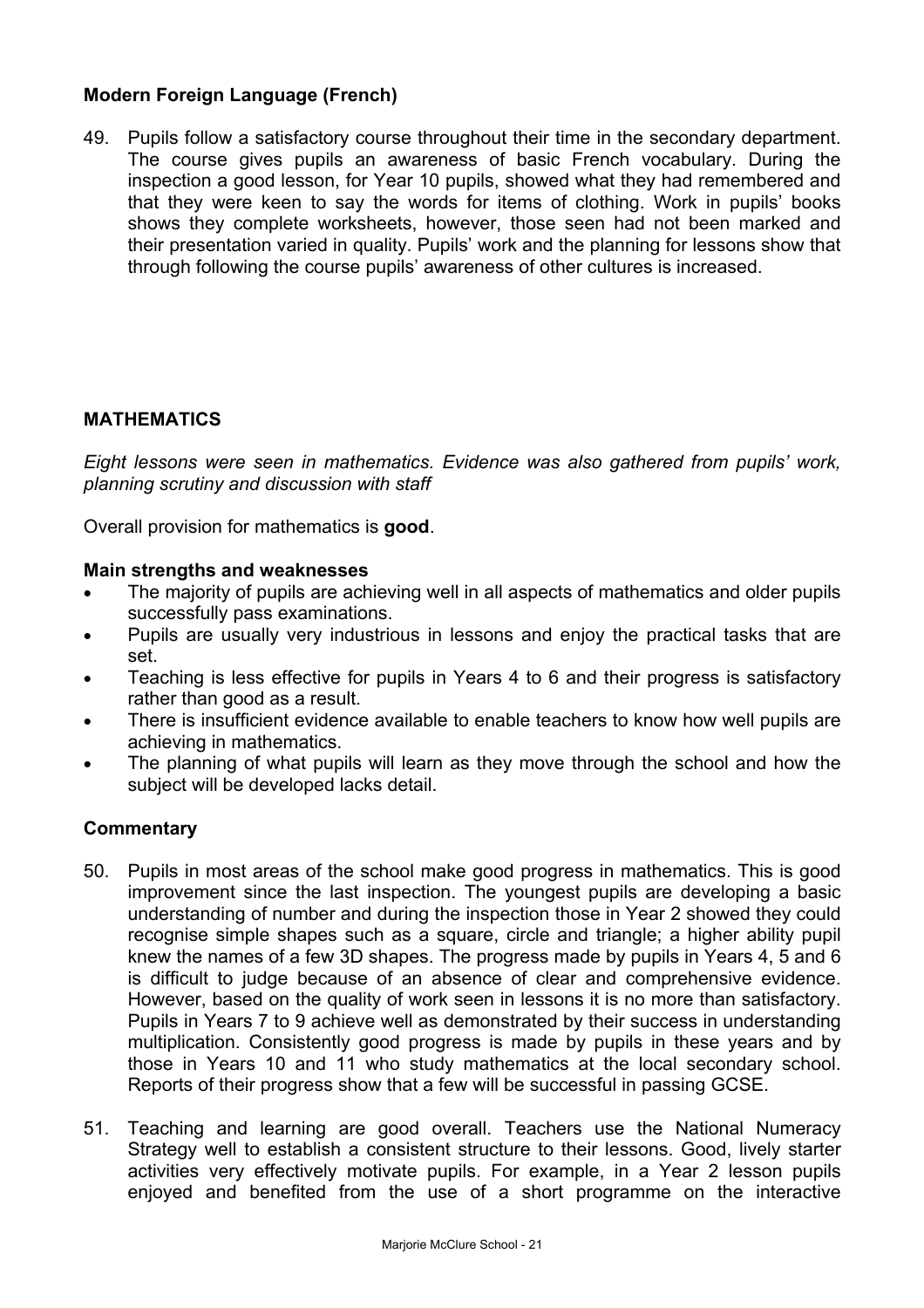whiteboard where they had to touch a recognised shape that was then 'swallowed' by the animated image of a boy. Lesson planning also shows that at the end of lessons there are good opportunities to review what pupils have learnt. There are, however, times when planning doesn't show clearly what it is pupils are expected to learn in the lesson and planning is merely a description of the tasks pupils will complete. In the classes for pupils in Years 4 to 6 insufficient attention is given to planning lessons based on a clear understanding of what pupils have achieved previously and what their short and medium targets are.

- 52. Teaching throughout the school usually involves pupils learning through taking part in practical activities. For example, in a Year 8 lesson the lower ability pupils physically shared items in 3s and 4s and linked this well to developing their understanding of division. Similarly in another lower ability Year 8 lesson pupils were improving their recognition of coins through setting up a tuck shop to buy small items, such as drinks.
- 53. The leadership and management of the subject are satisfactory. The subject leader has ensured that staff have the opportunity to attend further training, which has had an impact on them acquiring knowledge of the National Numeracy Strategy. However, there is a lack of data available that shows the rate of progress of pupils. The planning for the subject is weak, and although national guidelines for the curriculum pupils should follow have been used, there has been insufficient adaptations made to these to show what pupils will learn as they move through the school. Long term planning is not evident and there is limited monitoring of the work of all staff who teach mathematics.

#### **Mathematics across the curriculum**

54. There are good opportunities for pupils to practise their mathematics skills as they learn other subjects. This is particularly so in physical education, where pupils frequently have to count and record numbers either for the resources needed for the activity or for the scores of pupils, for example when playing table cricket. Minienterprise activities help pupils to develop numeracy skills in a practical context and younger pupils are able to develop an understanding of mathematical language through their work with the 'Roamer' in ICT lessons. The displays in classrooms and around the school show very clearly how mathematics is very appropriately linked to subjects such as geography and history in a way that not only extends pupils' skills but also develops their awareness of other cultures.

#### **SCIENCE**

*Four lessons or part lessons were seen. Pupils' work, assessment records, and annual reports were analysed. There was discussion with the current and previous science coordinators and subject documents were read.* 

Provision in science is **good**.

#### **Main strengths and weaknesses**

- Most pupils achieve well in science, although progress in Years 4, 5 and 6 is satisfactory.
- Very good quality resources are used very effectively to give pupils many opportunities to learn through practical work.
- In Years 10 and 11, examination courses are very well matched to pupils' learning needs.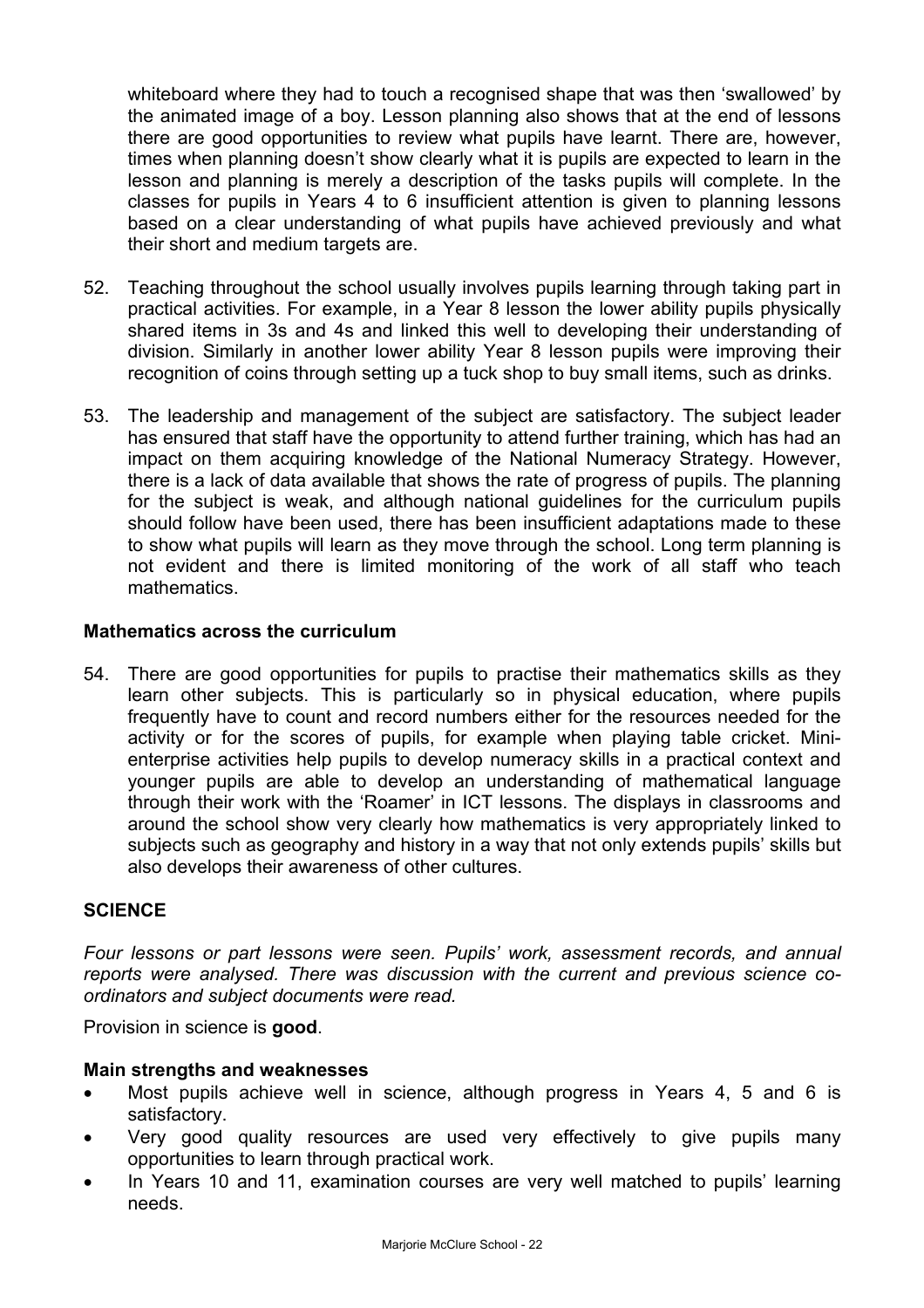There is insufficient analysis and evaluation by the subject leader of pupils' achievement in science from year to year.

## **Commentary**

- 55. Pupils learn a good range of knowledge and skills and work is adapted effectively from published guidance on planning National Curriculum science. The youngest pupils learn well about forces, materials, and about animals and how they grow. Achievement in Years 4 to 6 is satisfactory. Interesting experiments capture pupils' interest, for example, when pupils in Years 4 and 5 investigate why pond skaters don't sink. For these pupils, however, planning is not specifically matched to individual learning needs. The result is that the ideas presented, and the scientific language used, can be far too difficult for pupils with more severe learning difficulties, and not challenging enough for pupils who have more moderate learning needs.
- 56. In the secondary years, pupils achieve a good understanding of science through frequent opportunities to use equipment and do investigations for themselves. In Year 7, pupils independently persevered to make a buzzer work in an electrical circuit. In an excellent Year 10 lesson, pupils could explain the properties of solids and liquids because the planning of activities, and the use of resources, were very effective. In Years 10 and 11 a small number of pupils progress to GCSE double science standard. They are taught at a local secondary school and make good progress developing investigative skills in a variety of scientific contexts. Most of the pupils in Years 10 and 11 learn science at Marjorie McClure School and successfully gain passes at Entry Level.
- 57. The quality of teaching and learning is good overall. It is satisfactory in Years 4 to 6. In the most effective teaching, for example in Year 10, day to day assessment procedures are good, pupils have individual targets that are reinforced throughout the lesson, questioning is well matched to individual needs, and assessment records are thorough and up to date. In most lessons, imaginative use of resources motivates pupils to learn. Throughout the school relationships between staff and pupils are excellent; and pupils enjoy science and are extremely well behaved. The team of teaching assistants provide good support to enable pupils to access practical tasks. Good access to specialist accommodation for secondary pupils ensures that examination coursework can be successfully completed.
- 58. Leadership and management are satisfactory. The current subject leader, in post for a year, does not have an overview of how well pupils, including those studying on the inclusion programme at a secondary school, perform in science. This is because assessment records are not presented effectively for tracking the progress of individual pupils from year to year. These are key areas for development to ensure, for example, that all primary pupils make equally good progress. Improvement since the previous inspection is satisfactory. Much of the high standard of the last inspection has been maintained but the quality of subject leadership and management is not as effective, and pupils in Years 4 to 6 are not progressing as well as reported last time.

## **INFORMATION AND COMMUNICATION TECHNOLOGY**

*Four lessons were seen in this subject. Evidence was also gathered from pupils' work in other subjects, analysis of records, teachers' planning and discussions.*

Provision in information and communication technology is **very good**.

#### **Main strengths and weaknesses**

• Pupils achieve a very good range of skills in ICT lessons.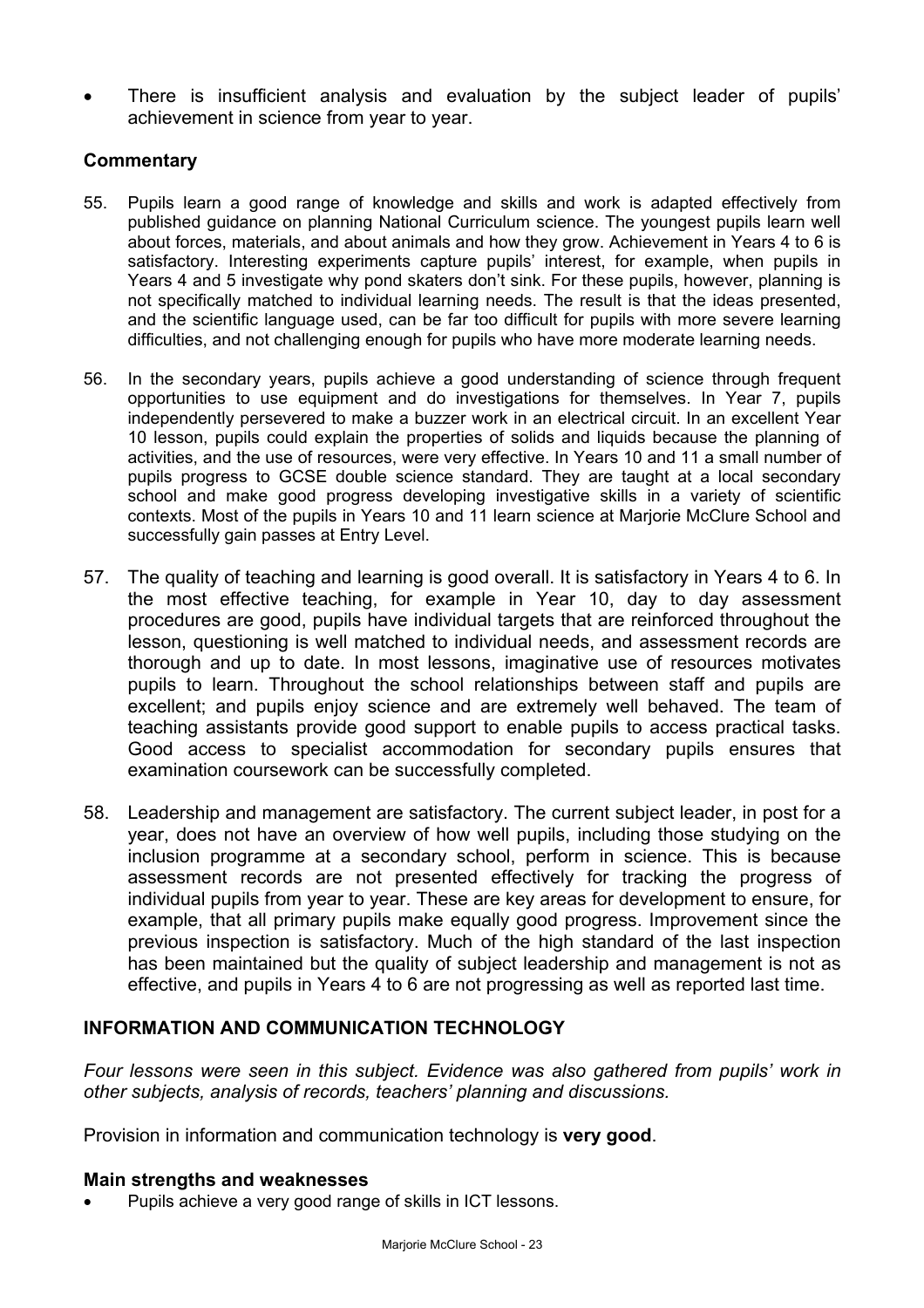- Pupils enjoy the many opportunities provided to use ICT and work with great confidence and perseverance.
- In most classes teaching, and the support provided by teaching assistants, is of a very high standard
- The work of the subject leader has ensured that the strengths identified at the last inspection have been maintained and developed very well.

## **Commentary**

- 59. Pupils make very good progress in the development and application of their ICT skills. The youngest primary pupils develop ICT skills as an integral part of learning in lessons. In Years 2 and 3, through very patient individual teaching, pupils learn to programme the `Roamer' equipment to make journeys across the table to pupils sitting at the other sides. There are `whoops' of delight when the toy makes a right-angled turn and stops just before the table's edge. By Years 8 and 9, pupils begin to use the special vocabulary of databases; they know how to access computer programmes, save and print their work. By Year 11 a small number of pupils progress to Entry level in ICT. In further work on databases, for example, they learn to edit records, perform more complex searches, and use subject appropriate language. Other Year 11 pupils learn ICT as part of the ASDAN Transition Challenge. They can, for example, design bright, colourful and attractive invitations to a birthday party, changing colour, type face and font size. In addition, where appropriate pupils study GNVQ ICT at Coopers Technology College.
- 60. Teaching in specific ICT lessons is very good overall. In Year 2, as part of a topic on 'Journeys', there is very good use of resources to develop pupils' skills in controlling the movement and direction of electronic toys. Teachers are very patient, helping one boy with severe learning difficulties, for example, to overcome his fear of the equipment. Tasks are very well matched to individual learning needs. This enables pupils to then apply their newly developed control skills very effectively to plan journeys of differing levels of difficulty using the computer. Where teaching is less effective, in Years 4 and 5, pupils enjoy the opportunities provided to use ICT, they can find a relevant computer programme, and staff ensure that pupils make good use of their electronic communication aids. Lesson planning, however, does not take enough account of individual needs. This has the result that appropriate challenges are not always provided to ensure that every pupil extends their range of ICT skills.
- 61. In Year 6 and beyond, brisk and knowledgeable teaching by the subject specialist is consistently very effective. Planning builds very well on what pupils know. The interactive whiteboard is used very effectively to introduce lessons and bring them to a close. High quality learning support at the computer succeeds in developing pupils' capacity to use the resources independently. Throughout the school assessment of pupils' ICT skills is good to enable pupils to progress towards their individual targets.
- 62. Leadership and management are very good because all aspects of planning and the professional development of staff are very effective. In addition, there are plans to improve the quality of record keeping and evaluation of pupils' achievement. The subject leader has created a very effective team and has established very good links with companies to customise switches to enable pupils to communicate using, for example, a 'Tellus' computer. Further developments have built on the very high standard reported at the last inspection and consequently improvements since then have been very good

#### **Information and communication technology across the curriculum**

63. Pupils make very good use of their ICT skills to support their learning in other subjects. The use of ICT with the youngest pupils is exemplary because the class teacher and teaching assistants, particularly a very skilful specialist assistant, are adept at supporting the use of ICT throughout the day. Across the school, pupils regularly use computer programmes to support their reading, writing and number work. Secondary pupils know how to use the interactive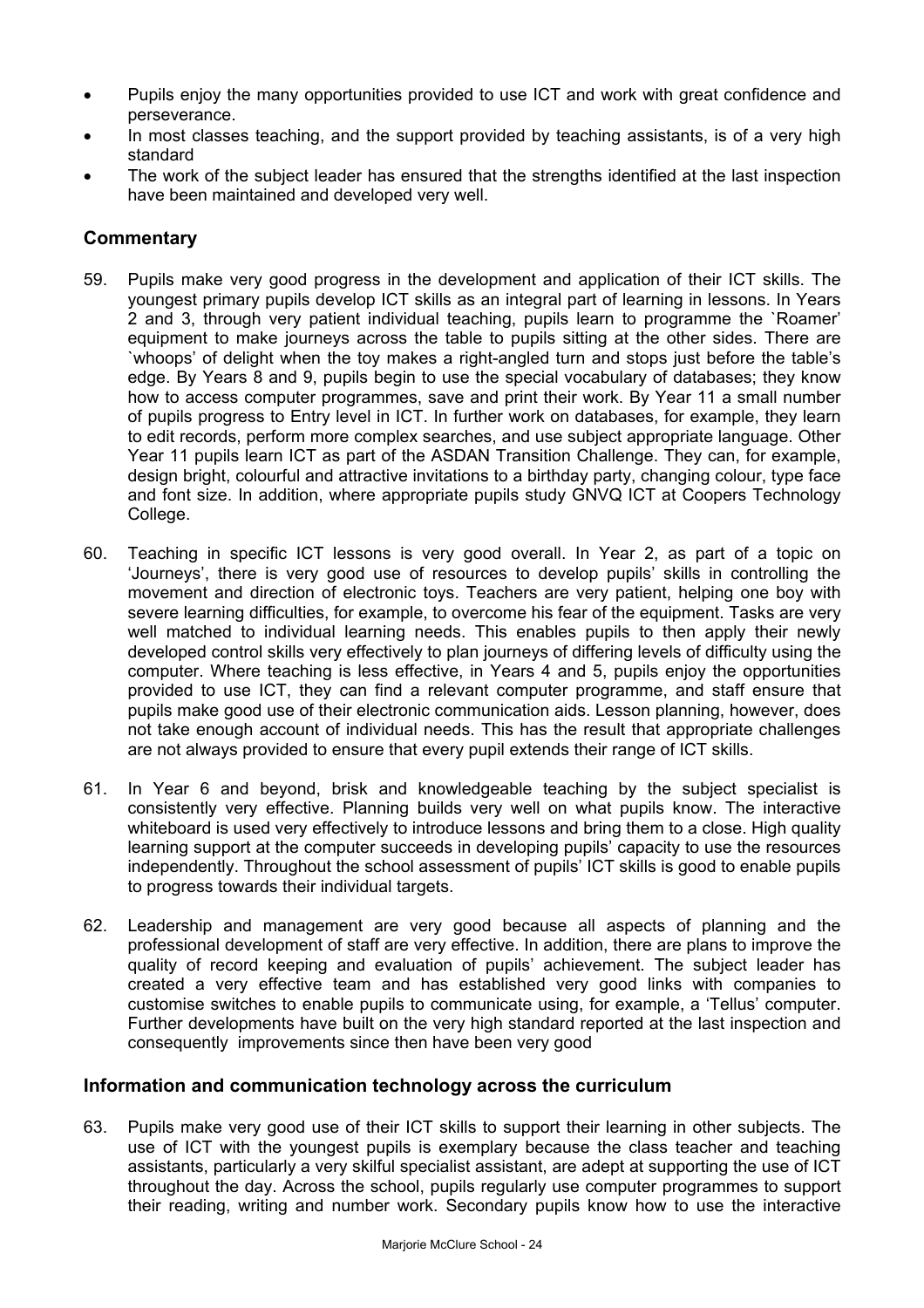whiteboard in science to practise their drawings of electrical circuits and in physical education, the interactive whiteboard is used frequently to encourage pupils to review their past performances. Pupils learn how to send 'e-mails' and how to find information on the Internet. In an after school computer club they are learning to design web pages.

#### **HUMANITIES**

*Only one lesson was seen in geography and none was seen in history. Therefore it is not possible to make a judgement on provision in these subjects. Comments are based mainly on a scrutiny of planning. One lesson was seen in religious education.* 

#### **History and Geography**

## **Commentary**

- 64. History and geography are taught as part of the termly topic in Years 1 to 6. In Years 7, 8 and 9 they are taught as discrete subjects. Scrutiny of the comprehensive planning available shows clearly that the content of both subjects is based on National Curriculum programmes suitably adapted to the needs of pupils. A feature of the curriculum offered is the quality and range of visits organised to support pupils' work across the school. The way in which these visits, to places such as the National Art Gallery and The London Museum, are evaluated for impact on learning indicates the very good way in which the subjects are led and managed.
- 65. In the one geography lesson seen for pupils in Years 8 and 9 the quality of teaching was very good. Planning was of a high quality and very carefully catered for the differing learning needs and styles of the pupils. This resulted in higher attaining pupils making excellent use of the Internet to explore tourist information relating to St Lucia. Lower attaining pupils made equally good progress in examining pictures of the same islands whilst receiving good levels of support. Pupils clearly enjoyed the lesson, benefiting from the "learning break" where they enjoyed a tropical drink.

#### **Religious Education**

Provision for religious education is **very good** 

#### **Main strengths and weaknesses**

- The subject makes a very positive contribution to the development of pupils' personal qualities.
- The quality of the curriculum is such that it has a strong impact on pupils' spiritual, moral, social and cultural development.
- Provision is enhanced by an impressive range of visitors and visits out for pupils
- The subject leader maintains a very good overview of the subject and is clear about areas that need to be developed.

#### **Commentary**

66. The importance of pupils' personal development is very evident in the planning documents for religious education. The very youngest pupils are introduced to religion through preparing for, celebrating and sharing festivals from their own and other religions. The introduction of Judaism, for example through the celebration of Purim, is evident in the class display for very young children and demonstrates clearly how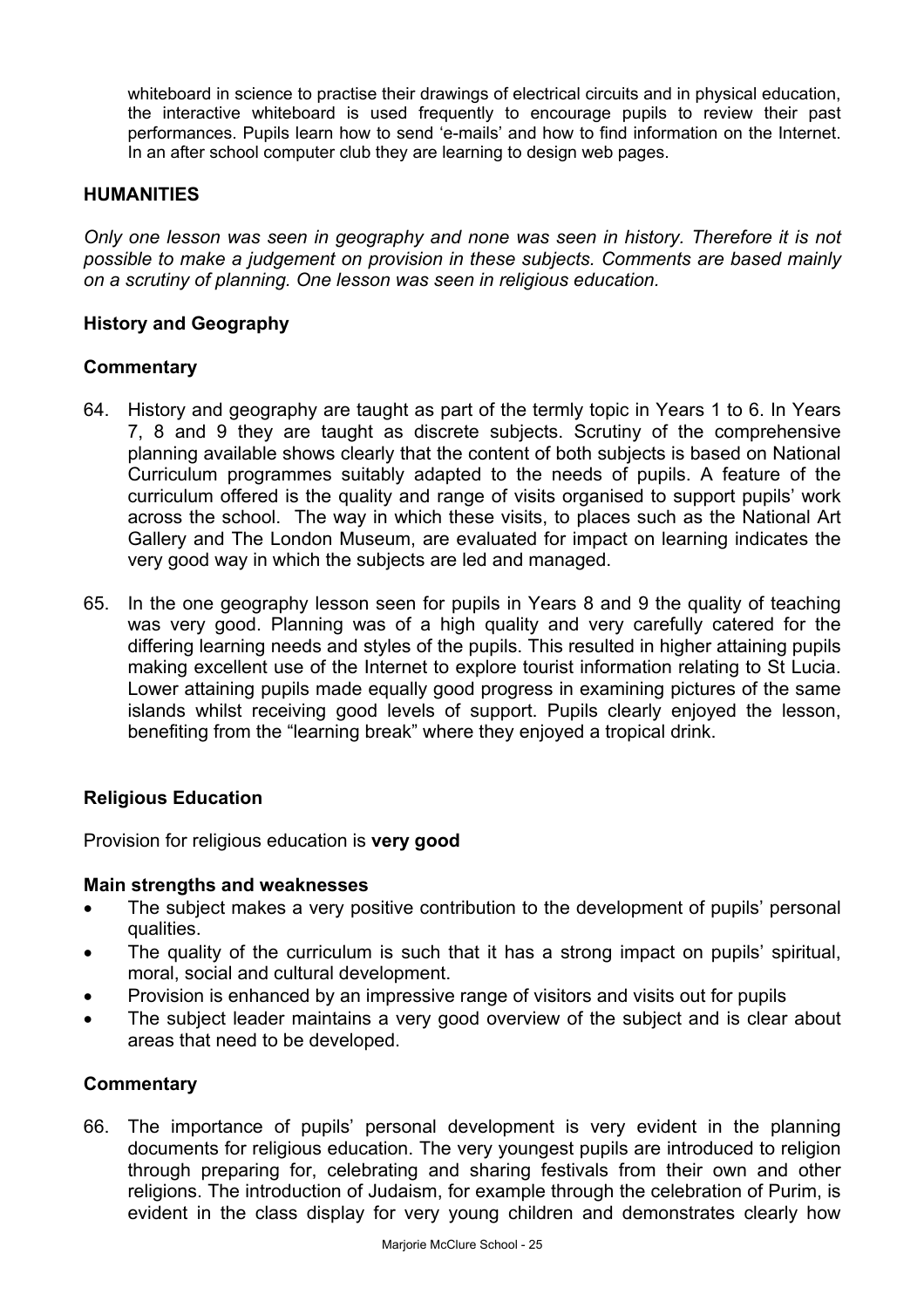story and role play is an important element of religious education. Through such activities pupils' personal qualities are developed very well as they begin to understand the importance of respecting the beliefs and customs of others.

- 67. This notion of encouraging respect underpins work in the subject and was very evident in the good lesson seen for pupils in Years 7 to 9. The teacher, in developing work aimed at extending pupils' understanding and respect for another culture introduced practical activities that enabled the pupils to gain a clearer understanding of the importance of "Puja" to Hindus. Pupils responded positively to the opportunity to use the artefacts provided by the teacher to produce their own shrines. In their responses they showed respect for the resources provided and demonstrated a good understanding of the gods that Hindus worship. Pupils in Years 10 and 11 follow the ASDAN scheme, which is closely linked to the theme of citizenship. Through such modules they have the opportunity to extend their knowledge by studying, in-depth one of the major world religions.
- 68. The recently revised subject policy statement shows the importance of the subject in contributing to pupils' spiritual, moral and social development. Through following closely the LEA's agreed syllabus pupils are encouraged to explore in age appropriate ways and in varying degrees of difficulty their own beliefs and those of others. In addition the content of the programmes of work encourages pupils to share ideas and listen whilst considering issues such as the importance of following rules at home, at school and in the wider community. The quality of cultural experiences provided by the subject is significantly enhanced by the use teachers make of outside visits and visitors particularly parents. The impact on pupils of attending a Hindu funeral or listening to and watching parents, who follow the teaching of Islam, dress up cannot be underestimated.
- 69. The current subject co-ordinator carries out her role in a very effective manner and has ensured that religious education has developed well since the last inspection. She has a very good understanding of areas in need of development and, as such, has plans to revise the curriculum for pupils in Years 7, 8 and 9. In addition, it is very appropriate that she has recently introduced a recording system to monitor pupils' achievement using P and National Curriculum levels.

## **TECHNOLOGY**

#### **Design and Technology**

*As only one lesson was seen in design and technology no judgements on provision are made.*

70. In this lesson teaching was very effective and pupils progressed very well towards their individual targets. They learned how to create a design brief to make a controllable vehicle. In addition pupils considered the purpose of the vehicle, designing it using the computer. The very good range of resources enabled pupils to make independent choices and so contributed to the development of personal and social skills. Accommodation is shared with art and because of this the noise level is distracting when two classes are present in the area at the same time. The school has plans to improve this arrangement. The recent success of the school in winning a Royal Institute of British Architects (RIBA) competition to design, make and evaluate a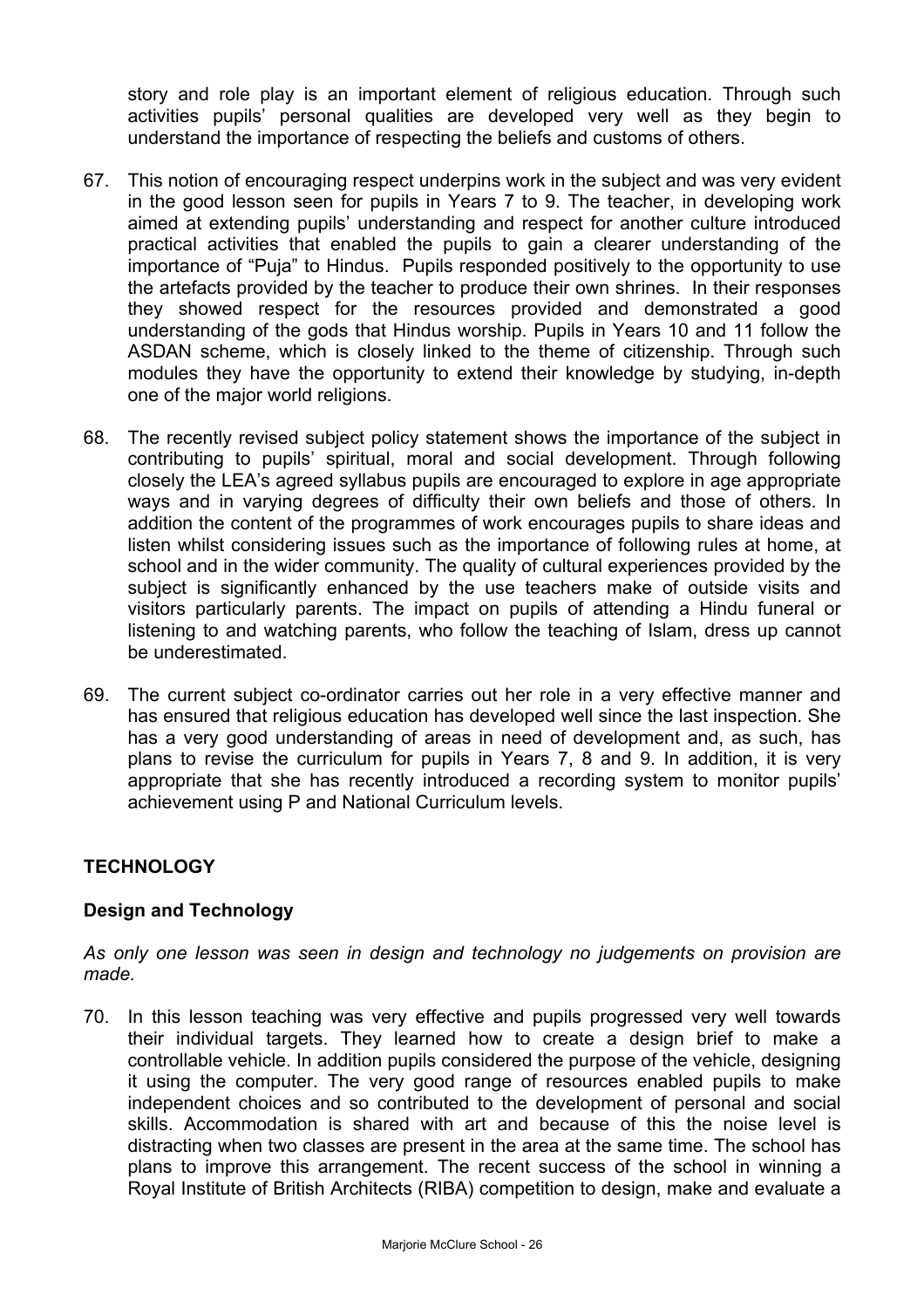model building is the result of excellent commitment and organisation by the subject leader and outstanding effort by the pupils.

## **VISUAL AND PERFORMING ARTS**

*As only one lesson was seen in art no judgements on provision are made. In music three lessons were seen. Evidence was also gathered from pupils' work and discussions with teachers and pupils.* 

#### **Art and design**

71. The subject is taught in a large, specialist room that is shared with design and technology. High quality displays of pupils' work show that they have good opportunities to work in the style of famous artists. For example, pupils in Years 7, 8 and 9 have looked at the paintings of Kandinsky and produced lively and colourful work. In the lesson observed, well-organised and carefully chosen resources were used very effectively with pupils in Year 10. The teacher was very skilled at drawing the pupils' attention to pointers to develop their work, such as the shape of the petals in the flowers they were drawing. The teaching assistants who gave the pupils very good individual support then developed this. Consequently, the pupils made very good progress in developing skills in producing detailed pencil drawings of flowers through close observation.

#### **Music**

Provision in music is **very good.** 

#### **Main strengths and weaknesses**

- The specialist music teacher makes lessons extremely stimulating so that pupils really enjoy them and learn very well.
- All pupils participate fully in lessons because they are given very good individual support.
- The curriculum is enriched by the quality of resources and the opportunities pupils have to attend performances and play with professional musicians.
- Very good links with mainstream schools support pupils' learning and personal development very well.

#### **Commentary**

72. A specialist music teacher who has very good subject knowledge and leads lessons with great enthusiasm teaches all music lessons. Consequently lessons are great fun and pupils are highly motivated to sing together and have a go at playing a variety of instruments. This was evident in a lesson for pupils in Years 4 and 5 where they made excellent progress in copying rhythms using their voices and instruments. By the end of the lesson, all pupils, including those with complex physical disabilities, learned to compose and perform a simple musical pattern to represent their name. This was because the task was broken down very carefully into small steps and the learning support assistants gave pupils very good support. ICT is used very well to enable those pupils with the most severe physical difficulties to participate in lessons. Pupils in Years 10 and 11 successfully complete music modules as part of their ASDAN awards. The school challenges more able pupils through offering the Entry Level course in music.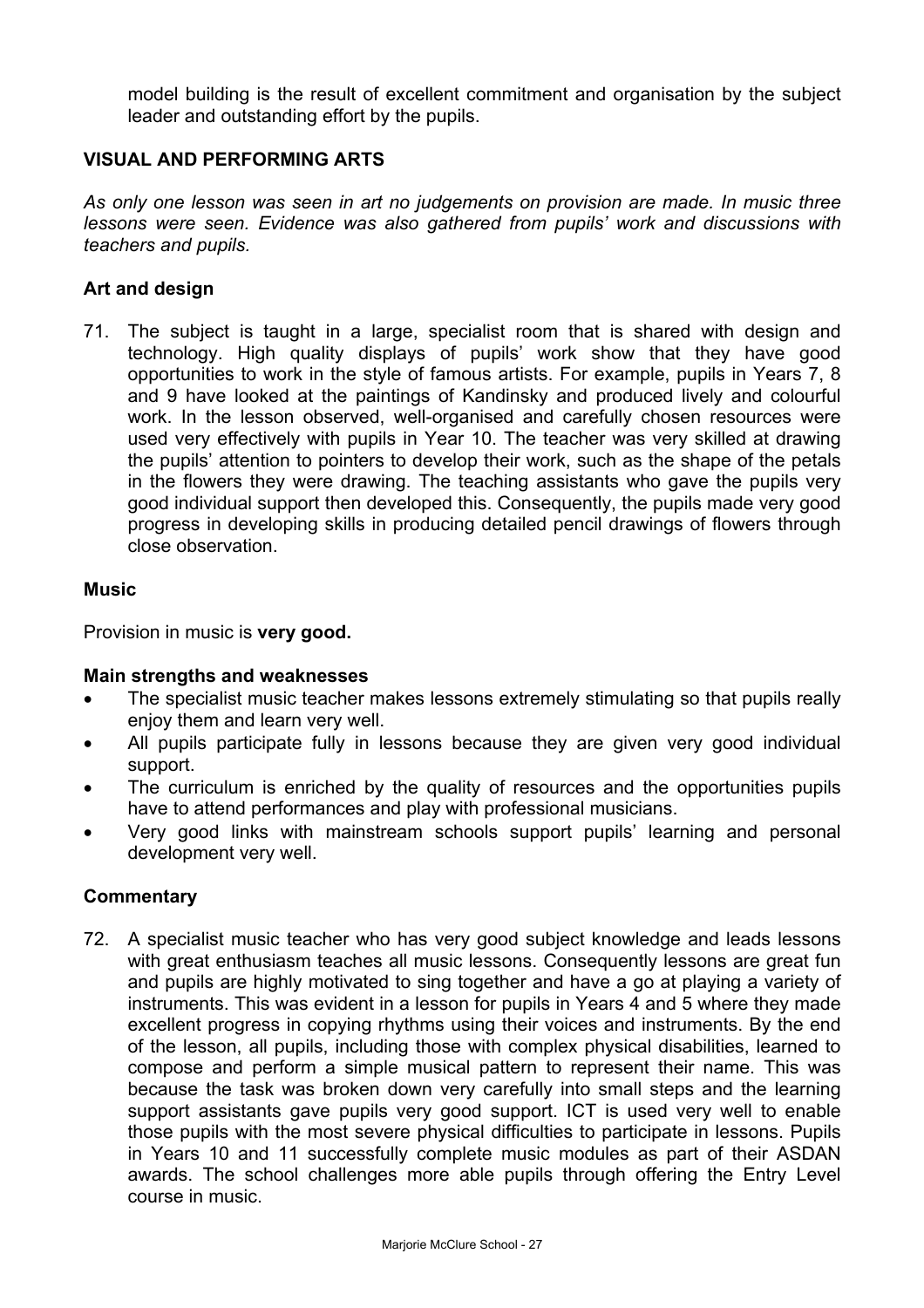- 73. The school benefits from a large music room, which is very well equipped. Media equipment such as a soundbeam and mixing decks are used well to enhance the curriculum. For example, there is an integrated music project planned for next term where pupils from the school and from Coopers School will work with disc jockeys and music producers to mix music. The music teacher has worked hard to develop links with other schools and pupils from a local infants' school and a primary school join in music lessons on a regular basis. This supports pupils' personal and social development and their confidence to perform with others very well.
- 74. Pupils have outstanding opportunities to work with professional musicians to compose and perform music. For example, they wrote and performed their own opera, 'The Chocolate Dream' with support from the Royal Opera House. Following the performance, a member of the opera wrote to the school to congratulate staff and pupils on the excellent standard of their work. Pupils also benefit from listening to performances of professional musicians, both at school and at venues such as the Festival Hall. This has the very beneficial outcome of helping them to appreciate and enjoy a variety of musical styles. This was evident in the comments of pupils in Years 7 to 9 following a concert of classical music linked to the theme of 'War and Peace.' One pupil felt that it was 'cool and relaxing' whilst another commented that 'it was sad because it was about the war.'
- 75. The school day is enhanced through an effective use of music in lessons and other activities. For example, in a geography lesson about St. Lucia, the atmosphere was set by pupils arriving to the lesson to the sound of Caribbean music. Pupils respond very positively to well-chosen music and good opportunities to sing together in assemblies. Music is used effectively in lessons such as physical education to create a calm and pleasant ambience. A small number of pupils benefit from individual piano lessons from a visiting specialist. The leadership and management shown by the music specialist are very good. She has worked hard to develop the subject, particularly in relation to achieving the criteria for the school to be awarded the Silver Arts Mark. Music was judged to be a strength of the school in the previous inspection. However, there has been further good improvement in teaching and learning and in the variety and quality of resources.

#### **PHYSICAL EDUCATION**

*Six lessons were seen in physical education. Evidence of pupils' achievements was analysed and discussions took place with staff and pupils.* 

Provision for physical education is **excellent**.

#### **Main strengths and weaknesses**

- The subject leader is an outstanding teacher with an infectious enthusiasm for ensuring that all pupils benefit from taking part in physical education.
- Excellent resources, many being adaptations of conventional equipment, and ICT are used very effectively to support teaching.
- The curriculum and the many other physical activities available give pupils exceptional opportunities to be involved.
- Pupils' personal development is greatly enhanced by the strategies employed by the teacher to involve all purposefully.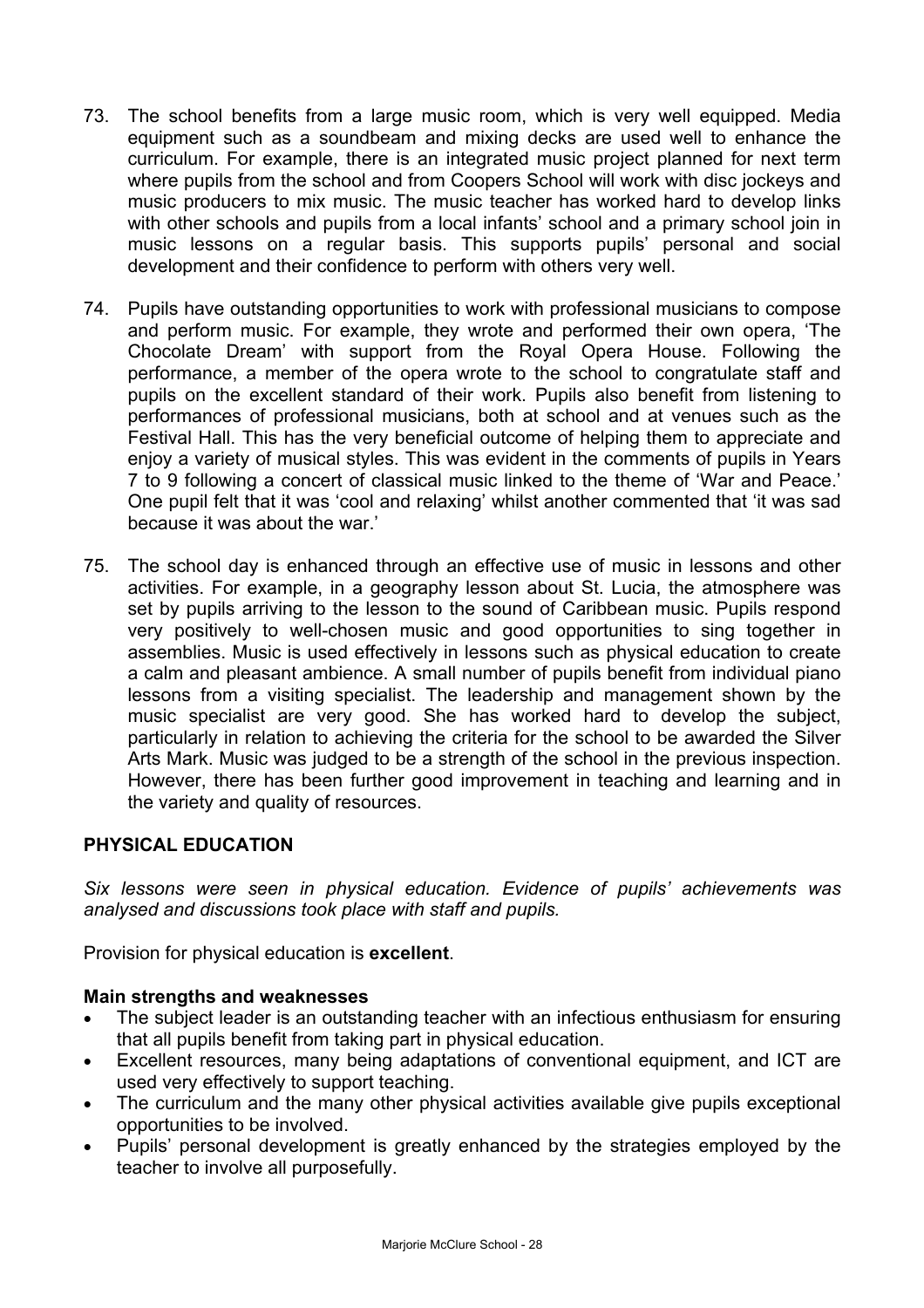## **Commentary**

- 76. The quality of physical education is outstanding and as such makes a significant contribution to the overall effectiveness of the school. The teacher responsible for the subject is committed to ensuring that all pupils can participate in the full range of activities and gain maximum benefit from doing so. His leadership and management of the subject are outstanding because of this desire to include all pupils and in doing so build up their self-esteem. For example, pupils are encouraged to take on responsibilities for organising activities through the Sports Leader programme and this results in even the most severely disabled pupil being fully involved in either taking part in the activity or organising it for others taking part.
- 77. The quality of teaching is excellent. The teacher, who teaches the subject to all year groups, has outstanding talents and because of this the achievement of pupils is excellent. As a consequence pupils have gained national recognition in a number of sports. For example, a senior girl has represented Great Britain in gymnastics and an older boy has played for the England cerebral palsy football team. Additionally, this year the school table cricket team has won the regional final and is due to play in a final at Lords.
- 78. The use of resources, many of which have been adapted very appropriately is of the highest quality. Considerable attention to detail is given when setting out equipment to ensure that lesson proceeds at pace with a very smooth transition between activities. A feature of many lessons is a slide or video presentation at the start to remind pupils of what they have achieved previously. This is often set up for pupils to view, as they are getting ready for the lesson. ICT is used in almost all lessons, not only to record achievements but also as a very effective way of supporting pupils' involvement. For example, a portable microphone and amplifier is used to enable pupils to encourage others to participate in activities.
- 79. Pupils' lives are enriched by their experiences in physical education and sports. Their personal development is enhanced considerably and all gain a sense of worth through their efforts. This occurred in a swimming session for Year 4 when at the end of the lesson a pupil who has independently swum across the pool remarked, 'I am proud of myself'. Improvement since the last inspection has been very good.

## **PERSONAL, SOCIAL AND HEALTH EDUCATION AND CITIZENSHIP**

*As well as the five lessons seen in discrete lessons, evidence was also gained from other lessons and activities across the school.* 

Provision in personal, social, health education and citizenship is **very good**.

#### **Main strengths and weaknesses**

- Pupils' personal and social skills are very well developed in all curriculum areas.
- There is a very good curriculum for PSHCE that is very effectively taught by teachers across the school.
- There is a range of very good activities that supports very well the citizenship aspect of the subject.
- The subject co-ordinator leads and manages the subject well, understanding the importance of developing pupils' life skills.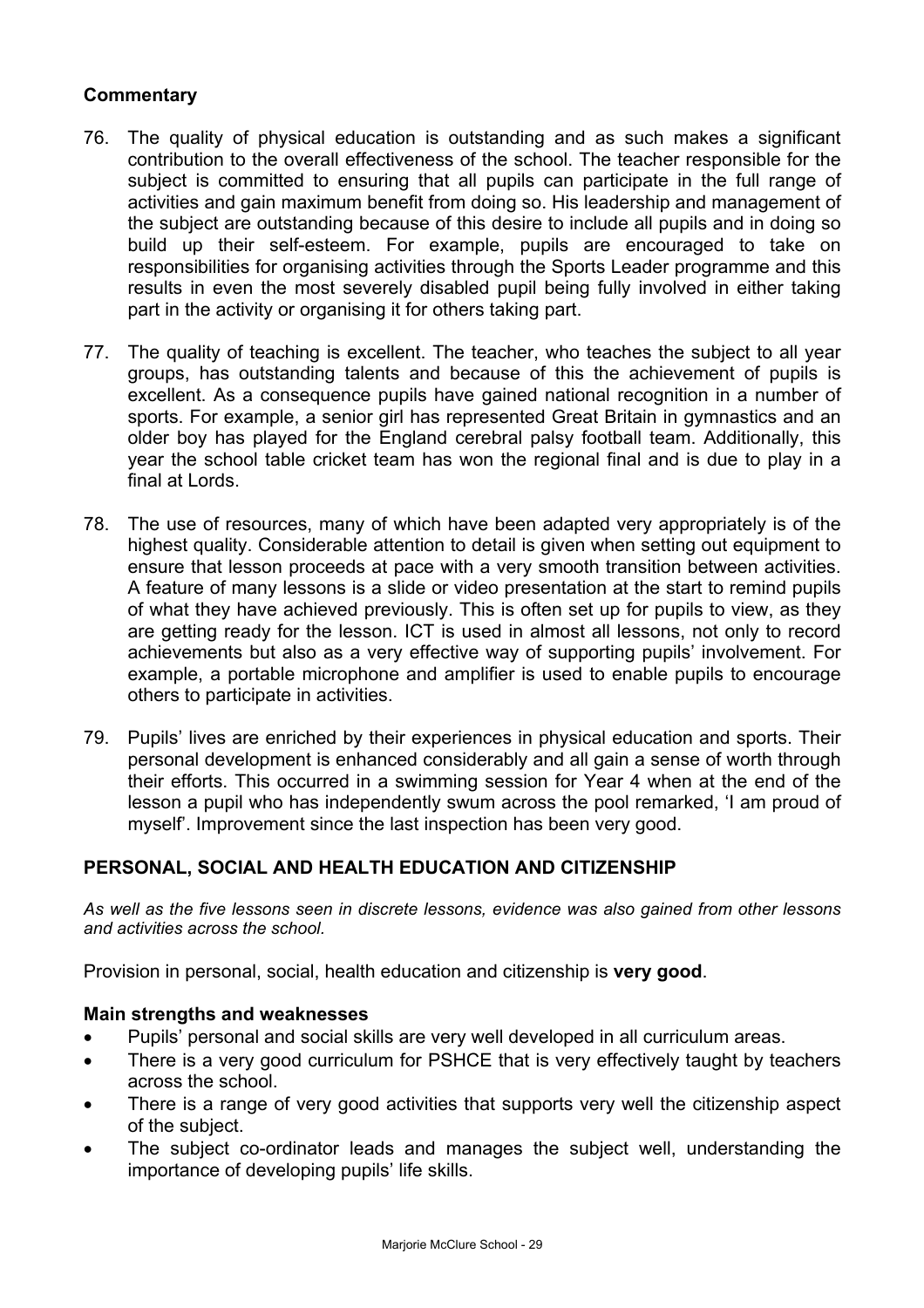- 80. The very good progress that pupils make in PSHCE is because this area of the curriculum underpins work in most subjects. Adults rarely miss an opportunity to develop pupils' personal and social skills in a planned and focused way. In many lessons the emphasis is on encouraging discussion and developing pupils' ability to communicate confidently and effectively. The great success of this approach is very evident in the confident way young people in Years 10 and 11 display their skills to good effect in subjects such as English and physical education. Planned links with other subjects are strong, for example, healthy life styles and drugs education is supported in science and issues surrounding behaviour and the impact it has on other people is explored in religious education. Spontaneous moments also make a very powerful contribution to pupils' development. For example in an ICT lesson for Year 2 pupils one individual overcomes his real fear of the "Roamer" and touches the buttons! This demonstrated very good progress in his personal development.
- 81. The curriculum delivered through PSHCE lessons is very appropriate and covers a wide range of topics which ensures that the school is fully meeting statutory requirements in relation to topics such as sex, drugs and careers education. Pupils up to Year 2 have the opportunity to develop important skills through topics that enable them to begin to understand the importance of caring for the environment and things that are special to them. In the lesson observed, linked to the topic of travel, the teacher explored very well the importance of travelling safely. The use of a practical demonstration, using models, to explore the dangers of not wearing a seat belt had a powerful impact on pupils. Up to Year 6 pupils are introduced to topics that support citizenship, for example safe and unsafe drugs, and aid their understanding of the important role the family plays in their development. Between Years 7 and 11 pupils explore in greater depth topics such as personal hygiene, relationships and citizenship. The fact that Year 8 pupils were prepared to voice their opinions about boyfriends/girlfriends spoke volumes for the confidence that they had in the teacher and support staff.
- 82. Activities such as the School Council, The Sports Leadership programme, Healthy Schools and recycling initiatives ensure that pupils have the opportunity to practise the skills required of good citizens. They take involvement in these activities very seriously demonstrating that many have developed to a very high level the personal and social skills that they will require in the wider community beyond school. This was very effectively demonstrated in an assembly on families where pupils were prepared to speak on changes that had impacted on them. They did so spontaneously and without fear, articulating their thoughts in a very clear manner. This same confidence was evident in the citizenship lesson observed in Coopers. Both the pupils involved were very much at home and showed a willingness to answer questions posed by the teacher.
- 83. The subject is led and managed very well. An audit of provision in PSHCE has been completed and has been used to produce a subject development plan, which has a strong and appropriate emphasis on the development of life skills and citizenship. The PSHCE curriculum is very well supported by outside agencies such as community police and a community drugs project. As the subject was not reported on at the time of the last inspection it is not possible to make a judgement on improvement.

#### **POST-16**

*Seven lessons or part lessons were seen. Students' work, assessment records and progress files were seen. There were discussions with the post-16 co-ordinator, other staff*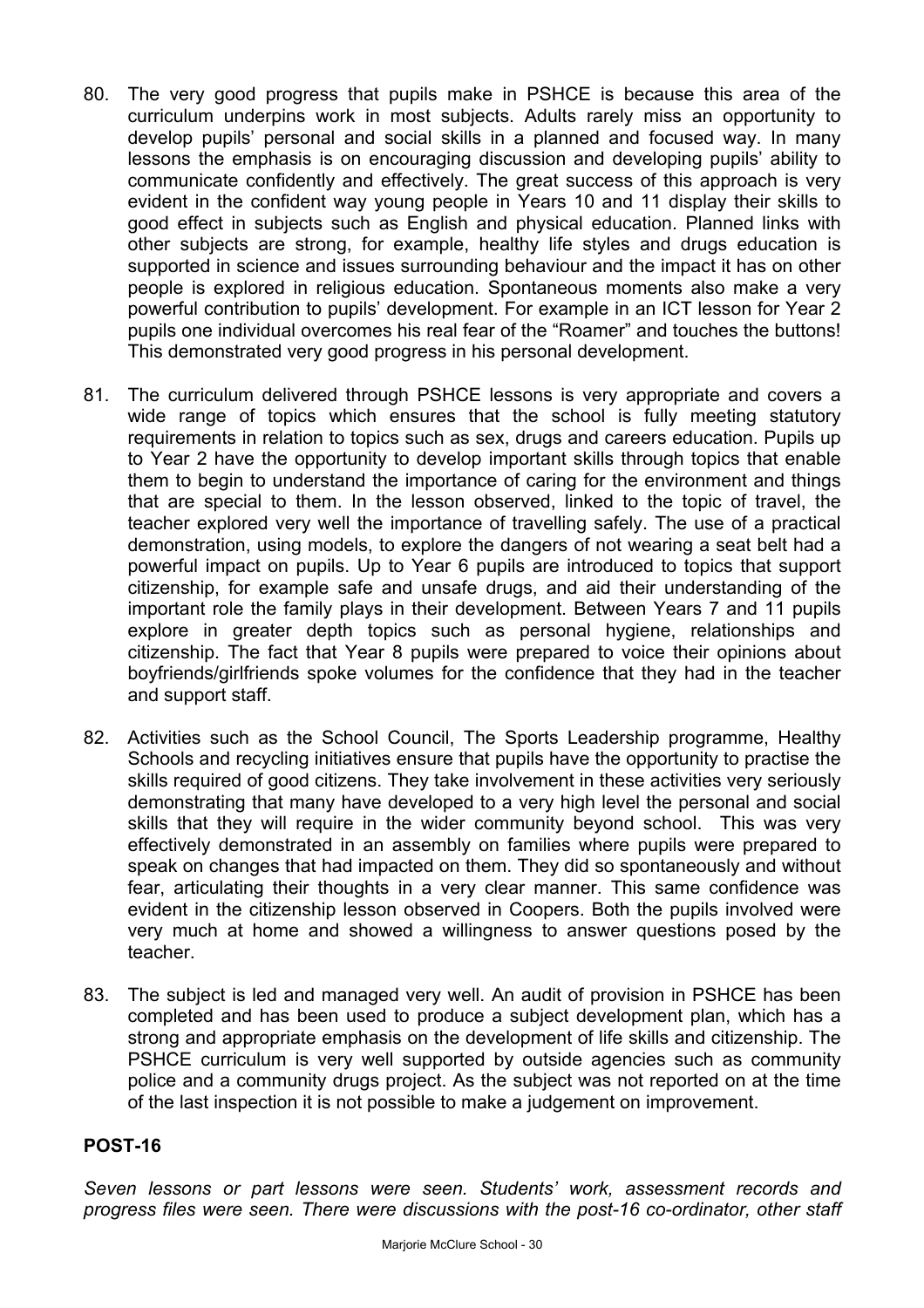*and students. The accommodation and resources were seen, including an independence centre some distance from the school.* 

Post-16 provision is **very good**.

#### **Main strengths and weaknesses**

- Students make excellent progress in their personal and social skills, and achievement overall in the post-16 unit is very good.
- The ethos in the post-16 unit is outstanding, and exceptional relationships promote an excellent response from students.
- The quality of teaching is consistently very high.
- The post-16 programme is very well matched to individual learning needs, and very good arrangements are in place for the development of students' independence as preparation for leaving the school.
- Post-16 provision is very well led and managed by a very committed and enthusiastic co-ordinator.

- 84. The programme for students post-16 is very relevant, and prepares them very well for leaving school. They follow a very good range of accredited courses. Work related learning is well planned and although relatively few students are able to attend placements in the community there is a very good Young Enterprise programme. This gives all students a good experience of work. Students have access to a very good range of high quality resources and their accommodation is good. The number, qualifications and experiences of teachers and teaching assistants to meet students' learning and care needs are all of a very high quality. As a consequence the quality of relationships both in and out of lessons is excellent and this contributes very well to the ethos evident in post-16.
- 85. Students achieve very well during their time in the post-16 unit. Their achievement in personal and social skills is excellent. The Independence Centre, a flat off-site for residential experiences, makes an excellent contribution to students' personal and social development. There is very good, and at times outstanding, achievement in information and communication technology (ICT), art, music, physical education, work related learning, life skills, current affairs, and the core skills of literacy and numeracy. In an outstanding information and communication technology lesson, students, who have extreme difficulty accessing a computer, have appropriately adapted equipment to enable them to change fonts, choose background colours, and enter text.
- 86. Students receive very high quality support for their learning and their daily care needs from a team of highly committed teachers and teaching assistants. Teaching is very effective, often outstanding, with staff carefully matching work to individual learning needs in order that students can progress towards their individual targets. There is frequently excellent support from teaching assistants who have the skill to provide just the right level of support to maintain students' independence. Students learn very well how to think about and write their own targets, for example, in developing the skill of working together as a team. Procedures to assess students' progress, including opportunities for students to write and assess their own targets in communication, number, ICT, and personal and social skills, are very good.
- 87. Post-16 provision is very well led and managed. The co-ordinator has created a highly effective team of teaching and support staff and is an excellent role model in her commitment to the students. The very good management of the post-16 provision ensures that assessments for the various accredited courses are well established, and that assessments are used very effectively to match courses to students' capabilities. There is no judgement on improvement because post-16 was not reported separately in 1999.